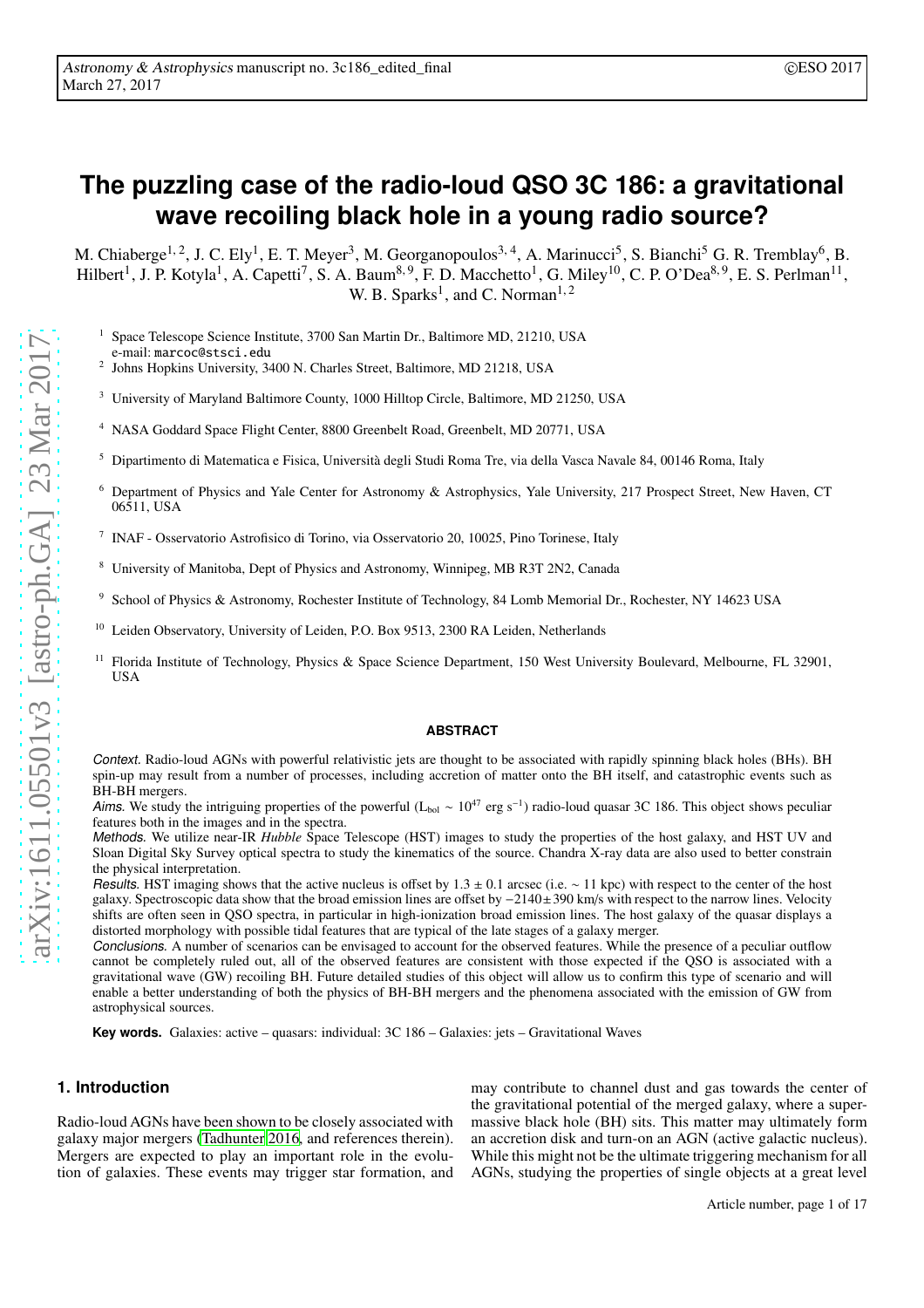of detail may help us to better understand the physical mechanisms at work in the vicinity of the central supermassive black hole.

When two galaxies that contain a supermassive black hole (SMBH) at their center merge, the SMBHs are pulled towards the center of the gravitational potential of the merged galaxy by dynamical friction, and then rapidly form a BH binary by losing angular momentum via gravitational slingshot interaction with stars [\(Begelman et al. 1980](#page-12-0)). A few cases of SMBH binaries and dual AGN have in fact been observed (e.g. [Komossa et al.](#page-12-1) [2003;](#page-12-1) [Bianchi et al. 2008;](#page-12-2) [Deane et al. 2014;](#page-12-3) [Comerford et al.](#page-12-4) [2015\)](#page-12-4). The third phase involves the emission of gravitational waves, by which the bound BH pair may lose the remaining angular momentum, and eventually coalesce. How the two BHs reach the distance at which GW emission becomes important is a process that is still poorly understood, and it is possible that the binary may stall. This is the so-called final parsec problem (Milosavljević & Merritt 2003). However, a gas-rich environment may significantly help to overcome this problem. Recent work using simulations also show that even in gas-poor environments SMBH binaries can merge under certain conditions, e.g. if they formed in major galaxy mergers where the final galaxy is non-spherical [\(Khan et al. 2011;](#page-12-5) [Preto et al. 2011](#page-13-2); [Khan et](#page-12-6) al. [2012;](#page-12-6) [Bortolas et al. 2016](#page-12-7), and references therein).

When BHs merge, a number of phenomena are expected to happen. For example, the spin of the merged BH may be larger than the initial spins of the two BHs involved in the merger. This strongly depends on the BH mass ratio and on the relative orientation of the spins (e.g. [Schnittman 2013,](#page-13-3) for a recent review). Recoiling black holes (BH) may also result from BH-BH mergers and the associated anisotropic emission of gravitational waves (GW, [Peres 1962;](#page-13-4) [Beckenstein et al. 1973\)](#page-12-8). The resultant merged BH may receive a kick and be displaced or even ejected from the host galaxy [\(Merritt et al. 2004;](#page-13-5) [Madau & Quataert](#page-12-9) [2004;](#page-12-9) [Komossa 2012\)](#page-12-10), a process that has been extensively studied with simulations [\(Campanelli et al. 2007;](#page-12-11) [Blecha et](#page-12-12) al. [2011,](#page-12-12) [2016](#page-12-13)). Typically, for non-spinning BHs, the expected velocity is of the order of a few hundreds of km s<sup>-1</sup>, or less. Recent work based on numerical relativity simulations have shown that superkicks of up to  $\sim$  5000 km s<sup>-1</sup> are possible, but are expected to be rare (e.g. [Campanelli et al. 2007;](#page-12-11) [Brügmann et al. 2008\)](#page-12-14).

Emission of gravitational waves from merging SMBH may be detected in the future with space-based detectors such as LISA. For the most massive BHs ( $M_{BH} > 10^7$  M<sub>☉</sub>) the frequency of the emitted GWs is low enough to allow detection with pulsar-timing array experiments (e.g. [Sesana & Vecchio 2010](#page-13-6); [Moore et al. 2015,](#page-13-7) and references therein). Finding evidence for BHs that were ejected from their post-merger single host galaxy center is extremely important to both test the theory of GW kicks and even more fundamentally to prove that supermassive BH mergers do occur.

If the ejected merged BH is active, we expect to observe an offset nucleus and velocity shifts between narrow and broad lines [\(Loeb 2007;](#page-12-15) [Volonteri & Madau 2008](#page-13-8)). Such an offset is expected because the broad-line emitting region is dragged out with the kicked BH, while the narrow-line region is not. However, because spectral lines of QSOs often show relatively large shifts (∼ a few hundred km/s, [Shen et al. 2016\)](#page-13-9), it is extremely hard to properly model those spectra and identify true GW recoiling BH candidates. In fact, a few candidates have been reported so far in the literature, but equally plausible alternative interpretations exist for these observations. In general, no conclusively proved case of a GW recoiling black hole has been found so far, since it is difficult to disprove alternative explanations.

One of the most convincing cases reported so far is the merging galaxy CID-42 [\(Civano et al. 2010](#page-12-16); [Civano et al. 2012;](#page-12-17) [Novak et al. 2015](#page-13-10)). This object shows two galaxy nuclei, one of which contains a point source associated with a broad-lined AGN. The broad  $H\beta$  emission line in this AGN is significantly offset ( $\sim 1300 \text{ km s}^{-1}$ ) with respect to the narrow line system. However, alternative explanations such as a dual-AGN scenario [\(Comerford et al. 2009](#page-12-18)) are still viable. Other interesting candidates that show offset nuclei include NGC 3718 [\(Markakis et al.](#page-13-11) [2015\)](#page-13-11), the quasar SDSS 0956+5128 [\(Steinhardt et al. 2012](#page-13-12)) and SDSS 1133 [\(Koss et al. 2014\)](#page-12-19).

Low-luminosity radio-loud AGNs (RLAGN) that only show small spatial offsets between the active nucleus and the isophotal center of the host galaxy  $\left($  < 10 pc. [Batcheldor et al. 2010;](#page-12-20) [Lena et al. 2014\)](#page-12-21) have also been found. In addition, a few objects that show velocity offsets, but for which evidence for spatial offsets is yet to be found, are also present [\(Eracleous et al. 2012;](#page-12-22) [Kim et al. 2016\)](#page-12-23). But the best GW recoiling BH candidates are those that show both of these properties [\(Blecha et al. 2016\)](#page-12-13).

Here we present evidence for both spatial and velocity offsets in 3C 186, a young ( $\sim 10^5$  yr, [Murgia et al. 1999\)](#page-13-13) RLAGN that belongs to the compact-steep spectrum class [\(Fanti et al.](#page-12-24) [1985;](#page-12-24) [O'Dea 1998\)](#page-13-14). 3C 186 is located in a well-studied cluster of galaxies [\(Siemiginwska et al. 2005;](#page-13-15) [Siemiginowska et](#page-13-16) al. [2010\)](#page-13-16). Its redshift, as measured by Hewitt & Wild  $(2010)$  using the Sloan Digital Sky Survey Data Release 6 (SDSS DR6), is  $z=1.0686 + (-0.0004$ . We show that, although alternative interpretations cannot be completely excluded, a scenario involving a GW recoiling BH is viable.

The structure of this paper is as follows. In Sect. [2](#page-1-0) we describe the datasets; in Sect. [3](#page-2-0) we outline the steps of the data analysis and we show results; in Sect. [4](#page-8-0) we discuss possible interpretations for our findings. Finally in Sect. [5](#page-11-0) we draw conclusions and we outline future work.

The AB magnitude system and the following cosmological parameters are used throughout the paper:  $H_0=69.6 \text{ km/s/Mpc}$ ,  $\Omega_M$ =0.286,  $\Omega_{\lambda}$ =0.714.

# <span id="page-1-0"></span>**2. Observations**

## 2.1. *Hubble* Space Telescope imaging

We obtained Hubble Space Telescope (HST) images of 3C 186 using the Wide Field Camera 3 (WFC3) as part of our Cycle 20 HST SNAPSHOT program GO13023. Images in the rest-frame optical and UV taken with the IR and UVIS channels, respectively, are described in detail in [Hilbert et al. \(2016\)](#page-12-26) for the full sample. In this paper we only use the WFC3-IR F140W image. This filter is centered at 1392nm and has a width of 384nm. Two dithered images were taken and then combined using Astrodrizzle (Fruchter et al. 2012). The total exposure time is 498.5 seconds. The UVIS F606W image does not add any significant information to the analysis presented in this paper. In fact, in the region of interest it only shows the quasar point source and a blob of uncertain origin, located  $\sim$  2" East-North-East of the QSO (Fig. [1,](#page-3-0) top-left panel).

# 2.2. Spectroscopy

The UV and optical spectroscopic data are from HST and the Sloan Digital Sky Survey (SDSS), respectively. The HST spectrum was taken with the Faint Object Spectrograph (FOS) as part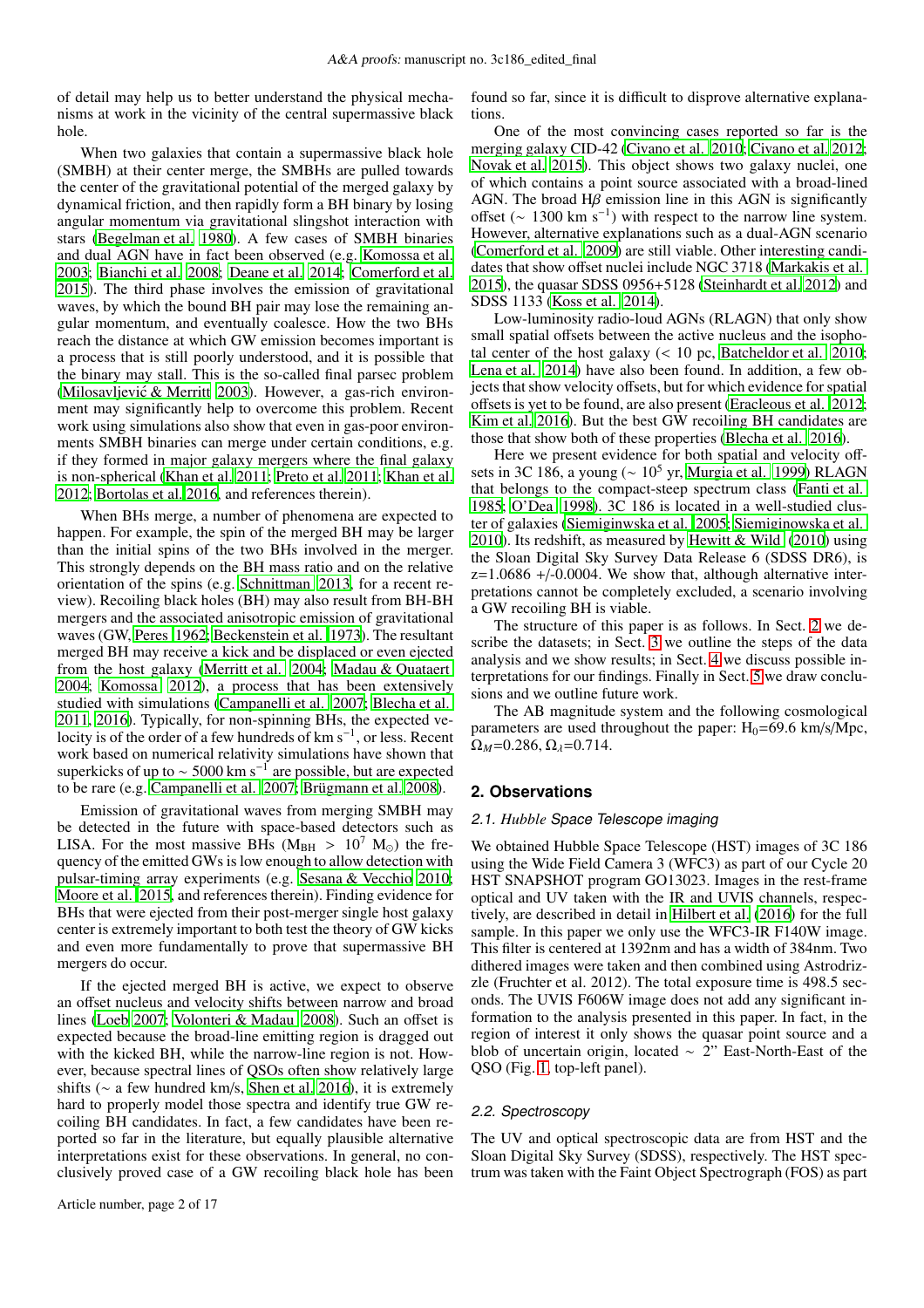Table 1. 2-D modeling best fit parameters

|            | mag <sub>F140W</sub> | $r_{\rm eff}$<br>$\left( 2\right)$ | n<br>$\cdot 3$ | e<br>4 | P.A.  |
|------------|----------------------|------------------------------------|----------------|--------|-------|
| Sérsic     | 18.86                | 6 47"                              | 2.57           | 0.25   | 37.28 |
| err.       | .06                  | 0.61"                              | 0.20           | O O 1  | 0.41  |
| <b>PSF</b> | 17.39                |                                    |                |        |       |
| err.       | $\rm 0.01$           |                                    |                |        |       |

**Notes.** The reduced  $\chi^2$  is 1.274. The reported parameters are the magnitude (1) the effective radius in arcseconds (2), the Sérsic index (3), the ellipticity (4) and the position angle relative to the North (5). Errors are derived from *Galfit*.

of program GO-2578. The data were taken in 1991 using the G270H and G400H gratings, which span the wavelength range from 2221 to 4822Å. The total exposure time is 1080 seconds and 846 seconds for G270H and G400H, respectively. The SDSS observations were taken in 2000, using plate 433 and fiber 181. The datasets were used as delivered from the MAST (Mikulski Archive for Space Telescopes) and from the SDSS archive, with no post-processing applied.

# 2.3. X-ray *Chandra* data

3C 186 was observed five times (Siemiginowska et al. 2005, 2010) with the Chandra X-ray Observatory with the ACIS-S detector. We merged the last four observations, which were all performed in December 2007. The resulting total exposure time is 197ks. Data were reduced with the Chandra Interactive Analysis of Observations 4.7 and the latest Chandra Calibration Database (CALDB), adopting standard procedures.

# <span id="page-2-0"></span>**3. Data analysis and results**

#### 3.1. HST imaging

We fit the HST image (Fig. 1, top-left panel) using the 2-D galaxy-fitting algorithm *Galfit* (Peng et al. 2010). Two components are used in the fit: i) a point-spread function (PSF) to fit the quasar, and ii) a galaxy profile with a Sérsic function (Sersic et al. 1963) for the host galaxy. We use an undistorted PSF model derived with *Tinytim* (Krist et al. 2011) that was calculated using different power-law spectra with slopes ranging from 0.3 to -1 ( $F_v \propto v^{-\alpha}$ ) and performing different focus corrections (from  $f=-0.24$  to  $f=0.91$ ). The observed residuals are only weakly dependent on these parameters. Using both the  $\chi^2$  and visual inspection of the residuals, we determine that the best results are obtained using  $\alpha$ =0 and f=0.91. The undistorted PSF model image is oversampled by a factor of 1.3 with respect to the original pixel size, therefore we resampled the image on the same pixel scale using Astrodrizzle. The *Tinytim* model is not optimal, especially for the core of the PSF, but using a PSF derived from observations of stars in the WFC3 PSF library database (Anderson et al. 2015) does not produce better results in terms of both  $\chi^2$  and residuals.

We mask out additional sources in the field of view, in a region of about 10′′ radius centered on the quasar. Most of these are likely small cluster galaxies at the redshift of the target. Masking out those objects has a significant effect on the output magnitude of the host galaxy only, while the point source flux and position of both components are unchanged. The bestfit model parameters are reported in Table 1. The 2-D model and the residuals after model subtraction are shown in Fig. 1, topright and bottom-left panels, respectively. One residual blob is visible ∼ 2 ′′ East-Northeast of the quasar center. This feature was also masked out during the fitting process. Its origin is not established but, owing to its very blue color, it may possibly be a region of intense star formation, as discussed in [Hilbert et al.](#page-12-26) [\(2016\)](#page-12-26).

To obtain reliable estimates of the errors on the important parameters, we fixed some of the parameters to values that are slightly different from the best-fit value and we checked the effect on both the  $\chi^2$  and the residuals. We conclude that the largest uncertainty is in the Sérsic index. If varied between n=1.9 and n=3.7, no effect on the  $\chi^2$  is seen and very limited changes in the residuals are observed. The results of the analysis show that the quasar PSF is not located at the center of the host galaxy. The offset measured from the best fit is  $1.32 \pm 0.05$  arcsec, which corresponds to a projected distance of 11 kpc, at the redshift of the source, assuming a scale of 8.244 kpc/arcsec. We also find that fixing the center of the host galaxy to the center of the PSF results in a statistically significant worse fit. In fact, in this case the reduced  $\chi^2$  increases to 1.292 and the  $\chi^2$  difference test returns a probability  $P < 0.005$  than the two fits are the same. Therefore, we conclude that the offset is real.

We note that the effective radius we derive  $(6.47)$ <sup>"</sup>, corresponding to 53 kpc at the redshift of the target) is close to the average radius of other well studied BCGs in the same redshift range (i.e.  $r_{\text{eff}} = 57.3 \pm 15.7$  kpc, [Stott et al. 2011\)](#page-13-17).

We also note that the host galaxy shows the presence of low surface brightness features that extend to ∼ 6" south-east of the center of the QSO (Fig. [1,](#page-3-0) bottom-right panel). These are possibly shells or tidal tails that are typically associated with remnants of galaxy major mergers (Fig. [1,](#page-3-0) bottom-right panel). Those regions are irrelevant with respect to determining the host galaxy center, because of their extremely low surface brightness. We tried to include a second large-scale component to model this area of the host, but *Galfit* does not find any meaningful solution. Furthermore, even allowing for the presence of such an additional component, the derived center of the host galaxy is still located at the position derived with the single Sérsic + PSF model discussed above.

#### <span id="page-2-1"></span>3.1.1. Black hole mass estimate

Allowing for some level of uncertainty (typically a factor of ∼3), we may infer the mass of the BH by using specific properties of the host galaxy (i.e. stellar central velocity dispersion, bulge luminosity, stellar mass) as indicators. The magnitude of the host galaxy of 3C 186 as derived from our 2-D fit, is  $m_{F140W}$ =18.86  $\pm$  0.06. Using the WFC3 Exposure Time Calculator tool, we determine that this corresponds to a near IR K-corrected K-band magnitude K=17.1 (in the Vega system), assuming the spectral energy distribution of an elliptical galaxy. Using the relation that links the K-band magnitude to the BH mass [\(Marconi & Hunt](#page-12-27) [2003\)](#page-12-27), we obtain a BH mass of  $3 \times 10^9$  solar masses. This is the expected mass of the SMBH associated with the galaxy we detect in the image.

In Sect. [3.2.4](#page-7-0) we also estimate the BH mass using the information derived from the spectra, and we will show that the two values are consistent with each other, within the errors. Furthermore, we use that information to set a tight constraint on the presence of any additional host galaxy around the QSO. This enables us to determine that the host galaxy of the QSO is in fact the one we see in the HST image, which is a very important piece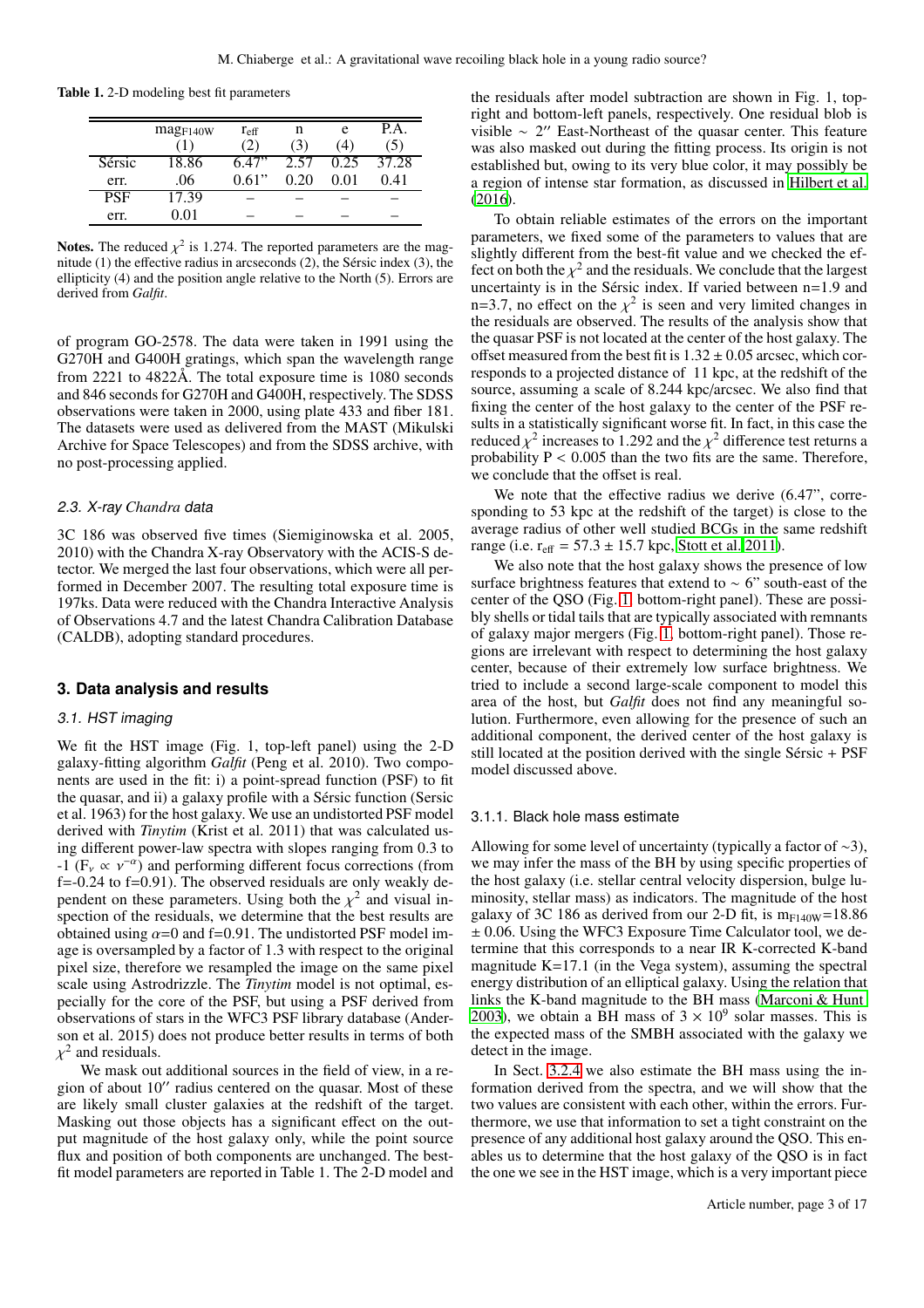

<span id="page-3-0"></span>Fig. 1. HST image of 3C 186 (top-left). The host galaxy center is indicated with a blue circle. The orientation of the radio jet is shown as a yellow line. The white arrow indicates the location of the so-called blob of unknown origin, ∼ 2 arcsec East-North-East of the quasar point source. Top-right: model of the source, which includes a PSF and a Sérsic model. Bottom-left: residuals after model subtraction. Bottom right: smoothed (4-pixel kernel) version of the HST image showing the presence of low S/N shells or tidal tails in the host galaxy (indicated by the blue arrow).

of information to provide a consistent physical interpretation of the data.

## <span id="page-3-1"></span>3.2. Spectroscopy

#### 3.2.1. Spectral modeling

Spectral fitting is performed using the *Specfit* tool in IRAF. The spectrum is fit with a global power-law and a collection of Gaussian profiles to each line of interest. The parameters are then successively freed and optimized through a maximum of 100 iterations using a combination of the *Simplex* and *Marquardt* minimization algorithms. The optimal parameters for each line are determined until convergence is achieved. The most prominent features in the HST FOS UV spectrum are  $Ly\alpha$  and C IV1549 (Fig. [2,](#page-4-0) panel A). The optical SDSS spectrum shows C III]1909, Mg II2798, [O II]3727 and [Ne III]3869 (Fig. [3,](#page-5-0) panel A).

The procedure used to derive the best-fit parameters is as follows. We first fit each line complex separately, focusing on the spectral region dominated by each line, to limit the contamination from additional features. This is particularly important for Mg II, to isolate such a line from the possible contamination from Fe II features. At this first step we use the parameters for the continuum power law derived from a first-guess global fit. The best-fit values found for each single line complex is then used in the global fit as first guesses. The errors are estimated from the final global fit.

We checked that the spectral region between  $\sim$  5600Å and 5700Å (corresponding to a rest frame wavelength range of  $\sim$  $2710 - 2750\text{\AA}$ ) is not significantly contaminated by Fe II emission. We followed the prescriptions of [Vestergaard & Wilkes](#page-13-18) [\(2001\)](#page-13-18), i.e. we compared the continuum-subtracted emission of the Fe II features in the pure iron spectral region between 2500 and 2600Å with the flux level measured in the above range of wavelengths. We derived that the flux immediately blue-ward of the peak of the Mg II line is significantly higher than that expected from Fe II features (by a factor of at least  $\sim$  2). A larger contribution from Fe II features is expected red-ward of the Mg II line (around  $\lambda_{obs} \sim 6100\text{\AA})$  and the observed features are consistent with the expectations in that spectral range.

Broad (FWHM  $> 3000$  km/s) and narrow (FWHM  $< 3000$ km/s) emission and absorption components are used to fit the spectra. The [O II] and [Ne III] forbidden narrow lines are each fit with a single component. Ly $\alpha$ , C IV, C III, and Mg II are each fit using broad and narrow emission components. Narrow absorption components are also required for both  $Ly\alpha$  and the C IV doublet. For the  $Ly\alpha$  complex, the presence of the Si III 1206 line is also apparent, at an observed wavelength of ∼ 2475Å (Fig. [2,](#page-4-0) panel A). In the spectral model of the SDSS data we also include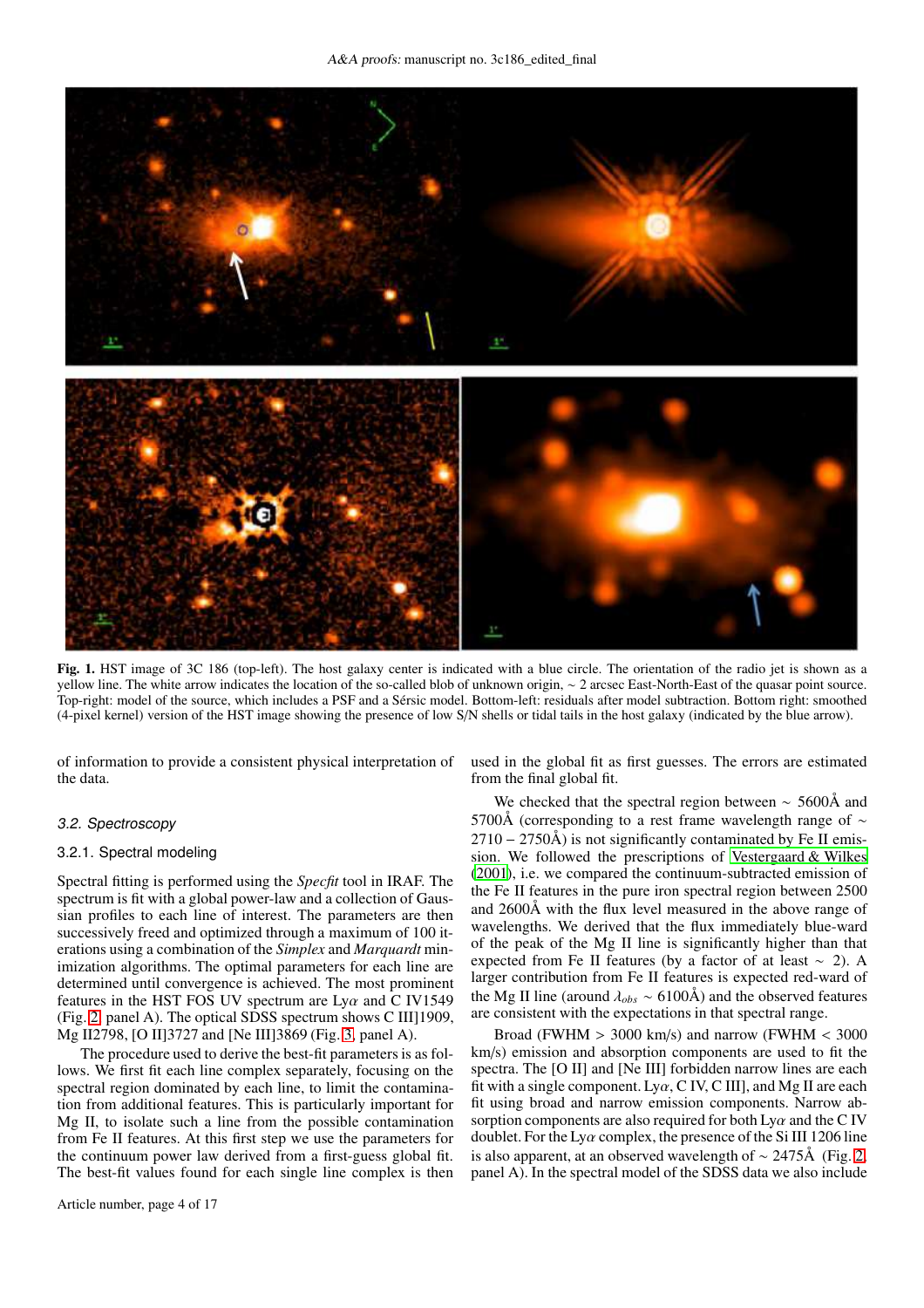

<span id="page-4-0"></span>Fig. 2. HST/FOS UV spectrum. Wavelengths are in the observer's frame. In the top panel (A) we show the full spectrum and the best-fit model (red line). Relevant lines are labeled on top of the panel, at the corresponding observed wavelength. The lower panels show zoomed-in regions for each of the lines discussed in the text. Panels B and C show the regions of the Lyα complex and C IV, respectively. The best fit is the red line. Each component of the model is shown separately, added to the continuum power law, for clarity. The emission components are shown in blue and the absorption components are shown in green. Broad components of the best fit derived without including broad absorption are shown as yellow dashed lines. The model residuals are also shown at the bottom of panels B and C. The yellow lines refer to the model without broad absorption. The thick dashed vertical lines correspond to the wavelength of each line at the systemic redshift measured from the narrow lines (see Fig. [3,](#page-5-0) panel D).

the Al III 1857 line to better reproduce the spectrum blue-ward of the C III] line. This is purely done for cosmetic reasons, since the extremely low S/N ratio at the blue edge of the SDSS spectrum does not allow a clear identification of such a feature.

In addition, for the permitted Ly $\alpha$ , N V, C IV, and Mg II rest-frame UV lines, we include a broad absorption component in the spectral model. Such a feature is possibly interpreted as being due to a blue-shifted outflow. Fast, broad absorption features have been recently observed in the UV spectra of a number of AGNs, most notably in NGC 5548 [\(Kaastra et al. 2014\)](#page-12-28) and NGC 985 [\(Ebrero et al. 2016\)](#page-12-29). In the following, we show that while in principle these lines can be fitted without broad absorption, including such a component has the effect both of improving the fit with a high statistical significance, and of providing a physically consistent picture of all of the observed emission lines.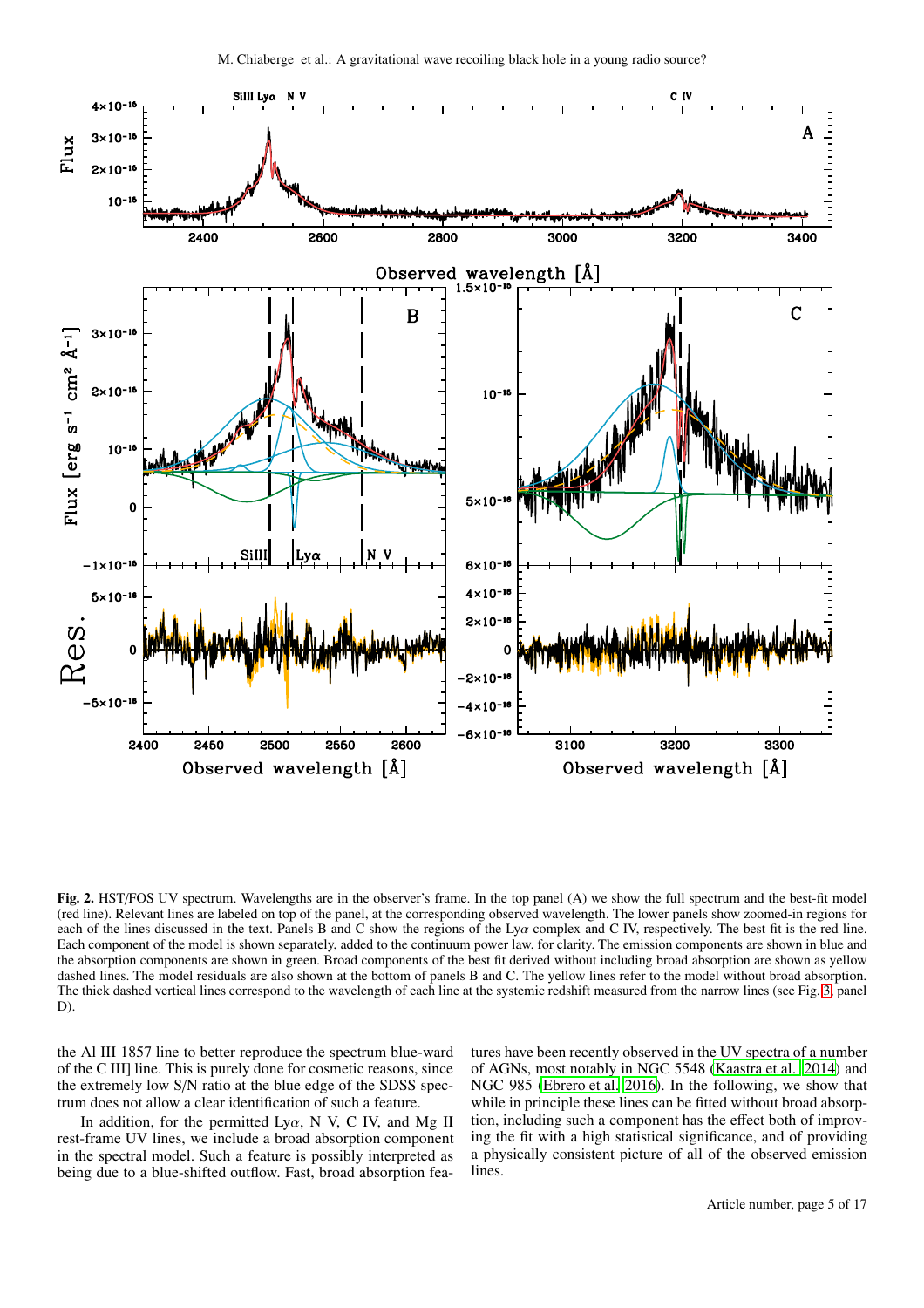

<span id="page-5-0"></span>Fig. 3. Same as in Fig. 2 but for the SDSS optical spectrum. Panel B and C show the regions of C III] and Mg II, respectively. Note that the continuum in the region of the Mg II line (between ∼5000Åand 7000Å) is not reproduced by the fit because of the presence of Fe II features. The best fit is the red line. Each component of the model is also shown, as in Fig [2.](#page-4-0) The emission components are shown in blue and the absorption components are shown in green. Broad components of the best fit derived without including broad absorption are shown as yellow dashed lines. The model residuals are also shown at the bottom of panels B and C. The yellow lines refer to the model without broad absorption. The thick dashed vertical lines correspond to the wavelength of each line at the systemic redshift measured from the narrow lines (see panel D). Panel D shows the spectral region of the two isolated [O II]3727 and [Ne III]3869 narrow lines. The dot-dashed lines in panel D indicate the wavelengths of these lines corresponding to the redshift of the source estimated by Kuraszkiewicz et al. (2002, see Sect. [3.2.3](#page-6-0) for more details).

The use of a model that includes broad absorption is motivated by the fact that the profile of the broad emission lines appears strongly asymmetric, especially for some of the detected lines. In particular, for both Mg II and C IV, the blue side of the line is clearly concave. The same seems to hold for  $Ly\alpha$ , but the presence of N V and Si III on the red and blue side of that line, respectively, makes the concave shape less obvious.

While the depression observed blue-ward of the line peak might be a signature of an intrinsic asymmetry of the lines, our choice to fit the spectrum with Gaussian components and to include blue-shifted broad absorption lines is motivated by the following reasons: i) the asymmetry is particularly strong for all the resonant lines, while there is no evidence for any asymmetries in the C III] semi-forbidden line, for which we do not expect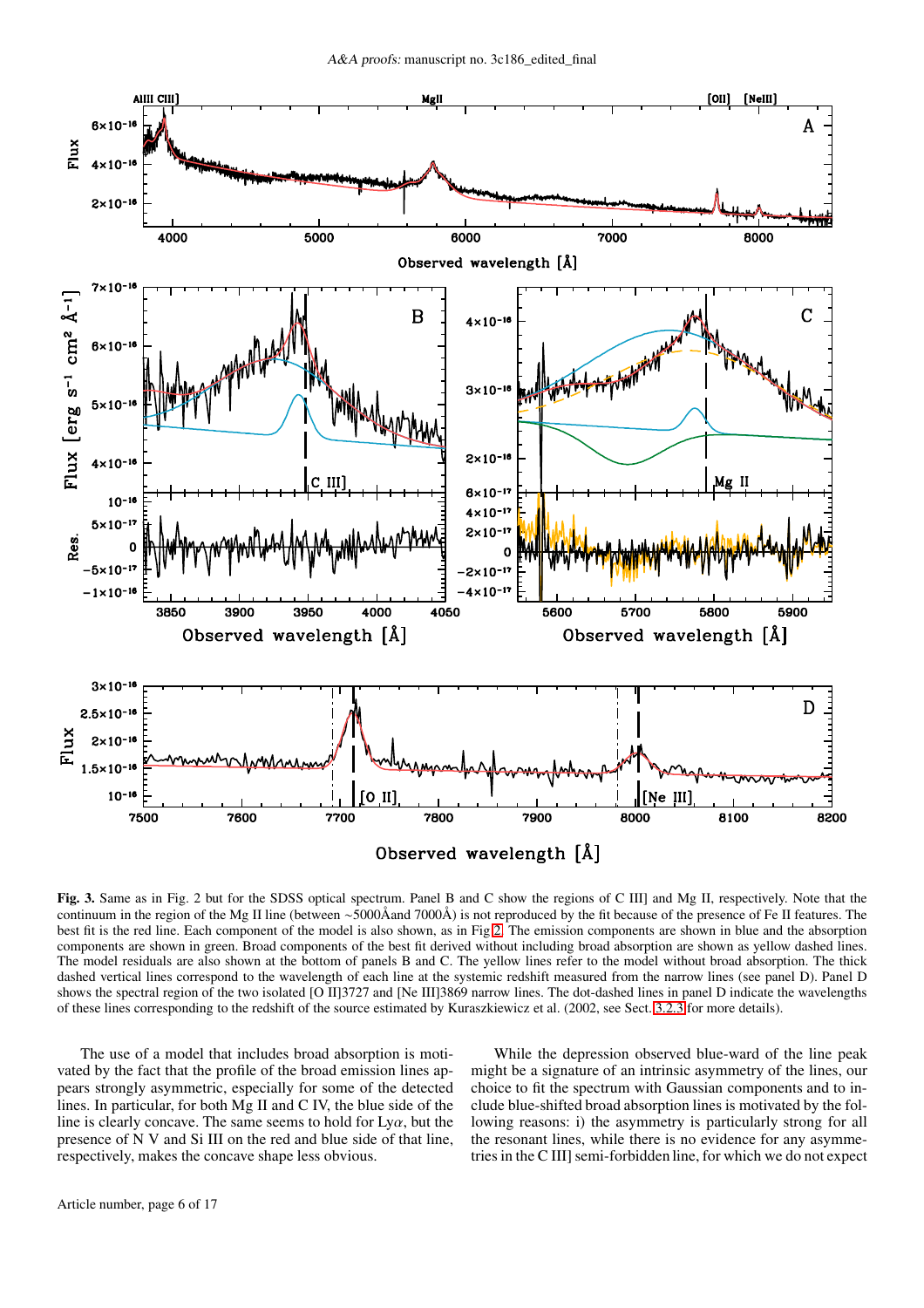broad absorption to be observed; ii) by utilizing Gaussian lines and broad absorption, we can fit all lines with a consistent symmetric profile. Instead, if we were to use asymmetric profiles, each line would have a unique shape that would be difficult to interpret.

Relevant line parameters derived from the best-fit models are displayed in Table 2. In Figs. [2](#page-4-0) and [3,](#page-5-0) panels B and C, we show the best fit spectral model for each line complex (red line). Each of the Gaussian components of the model are shown separately, added to the continuum, in blue and green for emission and absorption, respectively.

To assess the impact of our spectral model assumptions on the results, we also fit the spectra without using a broad absorption component, and we compare the results by performing a  $\chi^2$ difference test. We simply run *Specfit* for each of the resonant lines separately, removing the broad absorption component from the fit and freeing all other parameters. The broad emission component derived with this spectral model is plotted in Figs. [2](#page-4-0) and [3](#page-5-0) as a yellow dashed line. Then we compare the value of  $\chi^2$  with that obtained using the best fit (with broad absorption) for the same range of wavelengths. For all lines the fit is significantly better when the broad absorption component is used. The significance level, given by the probability that the inclusion of the extra component does not improve the fit, is P<<0.001 for both Ly $\alpha$  and Mg II, while for C IV the significance is P<0.01. In Figs. [2](#page-4-0) and [3,](#page-5-0) we show a comparison of the residuals of the best fits obtained with and without broad absorption (yellow lines in the residuals box of panels B and C of Fig. [2,](#page-4-0) and in panel C of Fig. [3\)](#page-5-0). The improvement when broad absorption is used is obvious. When using a model with no broad absorption, the worst fit is obtained in the case of Mg II, where the concavity of the blue side of the line is particularly prominent. In that case, we also try using multiple Gaussian emission components to achieve a better fit, but this type of model does not allow the the fit to converge.

# <span id="page-6-2"></span>3.2.2. Spectral modeling results: evidence for velocity offsets

The two isolated narrow lines in the SDSS spectrum ([O II] and [Ne III], see Fig. [3,](#page-5-0) panel D) are the best features to derive the value of the systemic redshift of the host galaxy, since these lines are produced in the narrow line region (NLR) on ∼kpc scales, far from the BH. The redshifts of these lines are consistent with each other within  $1\sigma$ . By averaging the two redshifts we derive  $z_h$ =1.0685  $\pm$  0.0004. This is consistent with the literature value of z=1.0686 reported by NED [\(Hewitt & Wild 2010\)](#page-12-25).

Strikingly, the FOS spectrum shows the presence of a narrow absorption line for Ly $\alpha$ , as well as the C IV 1548,1551Å absorption doublet . The redshift of these three narrow absorption lines is consistent with the systemic redshift of the host  $z_h$  derived from [O II] and [Ne III], within  $1\sigma$  and  $2\sigma$  for C IV and Lya, respectively.

All of the observed broad lines show a substantial offset (blue-shift) with respect to the narrow line system. In Figs. [2](#page-4-0) (panel B and C) and  $\overline{3}$  (panel C) we indicate the wavelengths corresponding to the systemic redshift z*<sup>h</sup>* for each major emission line with thick black vertical dashed lines. This shows the velocity offsets of the broad emission lines very clearly. The offsets of all broad emission components of the major emission lines are consistent with each other within  $\sim 1\sigma$  (see Tab. [2\)](#page-7-1).

The measurement with the largest error is obtained for N V, which is a very broad and relatively faint high ionization line that is heavily blended in the  $Ly\alpha$  complex. The results for Al III are reported in Table [2](#page-7-1) only for the sake of completeness. Even if there is evidence for a significant offset, we believe that the derived value is not reliable for this line because of the extremely low S/N ratio at the red end of the SDSS spectrum.

We use the four strongest broad lines (i.e.  $Ly\alpha$ , C IV, C III) and Mg II) to derive the average<sup>[1](#page-6-1)</sup> velocity offset v =  $-2140\pm390$ km s<sup>−</sup><sup>1</sup> . In Fig. [4](#page-8-1) we plot the velocity offset against the central wavelength for each of the major broad lines. The data points derived using a broad absorption component in the fit for the resonant lines are shown in red. In blue we show the velocity offsets derived without assuming the presence of broad absorption. We note that even without the inclusion of the broad absorption component, and allowing for a less accurate fit, the broad emission lines are still significantly offset with respect to the systemic wavelength, although the velocity offsets are smaller (∼1000 km/s). However, the CIII] line is still significantly above that value, since no broad absorption is adopted in our analysis for that non-resonant line. Furthermore, we wish to point out that the resulting velocity offsets for each of the lines are not consistent with each other in the case in which no broad absorption is included. Therefore, we conclude that a model with broad absorption components both produces a better representation of the data, and provides a physically consistent picture of the source.

To establish that the assumption of the Gaussian shape for all lines is not artificially generating the line shifts, we perform a measurement of the flux-weighted centroid of the broad component of the C III] line. This is the only broad line included in the available spectra for which we do not expect broad absorption to significantly affect its shape. We masked out both the emission of the narrow component and the region blue-ward of C III], where Al III might contaminate the continuum. Without assuming any specific profile, the broad line is centered at  $3920\pm15$ Å, corresponding to z=1.054, and still significantly offset (v∼ −2140 km/s) with respect to the systemic redshift z*h*.

We also note that each emission line complex is best fitted with the inclusion of a narrow component that is slightly blueshifted with respect to the systemic redshift. In Table [2,](#page-7-1) we report each of these lines with a question mark, since their origin is not well determined. These components could be possibly be explained as being due to outflows of moderate velocity (∼100  $km s^{-1}$ ) in the narrow line region.

In Appendix [A](#page-14-0) we also include first results from a subset of data obtained at the Palomar Observatory 200" telescope with TripleSpec. The only spectral region free of significant atmosphere absorption that includes broad emission lines shows that the He I line is best fitted using a broad absorption absorption component with the same properties as for the UV resonant lines. A more in-depth analysis of the full dataset will be presented in a forthcoming paper.

In summary, our analysis of the spectra show that we can identify two main systems at two different redshifts: the host galaxy (and the NLR) at z∼ 1.068, and the broad line region (BLR) at z∼ 1.054.

## <span id="page-6-0"></span>3.2.3. Comparison with previous work

The FOS spectrum was analyzed in [Kuraszkiewicz et al. \(2002](#page-12-30)) as part of a large catalog of HST UV spectra of QSOs. Those authors carried out a careful fitting of the UV spectrum of 3C 186 with an automated procedure that uses Gaussian components

<span id="page-6-1"></span><sup>1</sup> If we use all of the broad lines identified in the spectra, including the fainter Si III, N V and Al III lines, the average velocity offset is  $v= 2190 \pm 550$ km s<sup>-1</sup>.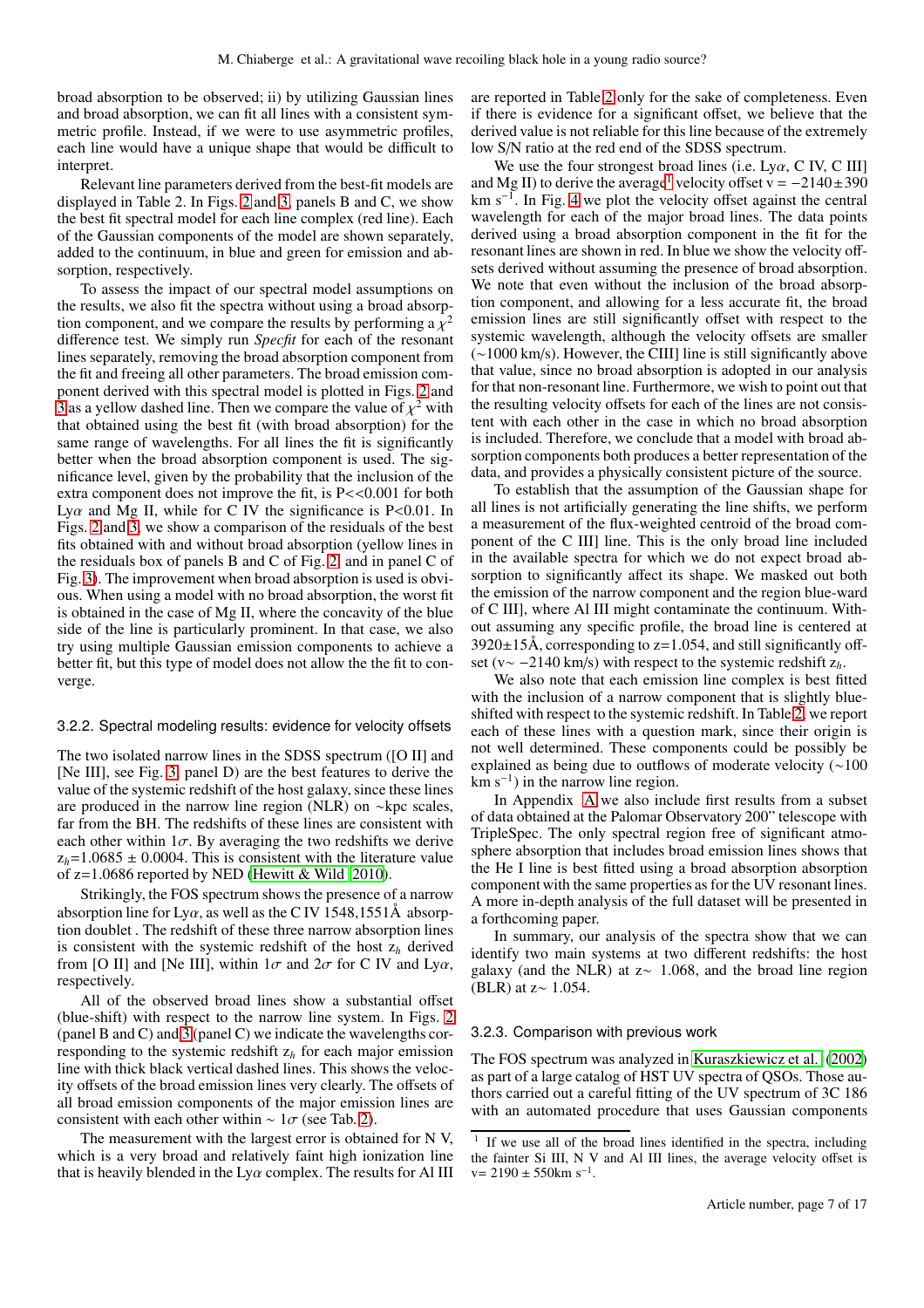<span id="page-7-1"></span>

| Line component                                     | Observed wavelength | Err. | Redshift | Err.   | Velocity offset          | Err.                     | <b>FWHM</b>           | Err |  |
|----------------------------------------------------|---------------------|------|----------|--------|--------------------------|--------------------------|-----------------------|-----|--|
|                                                    | $\lambda$ [Å])      |      | Z        |        | [ $km s^{-1}$ ]          |                          | [km s <sup>-1</sup> ] |     |  |
| [O II]                                             | 7712.7              | 0.9  | 1.0686   | 0.0002 |                          | $\overline{\phantom{0}}$ | 990                   | 110 |  |
| [Ne III]                                           | 8001.5              | 2.6  | 1.0683   | 0.0006 |                          | $\overline{\phantom{0}}$ | 1100                  | 250 |  |
| $Si III^*$                                         | 2474.1              | 1.5  | 1.0505   | 0.0014 | $-2590$                  | 200                      | 1100                  | 450 |  |
| $Ly\alpha$ (narrow abs.)                           | 2514.9              | 0.5  | 1.0695   | 0.0004 |                          |                          | 500                   | 70  |  |
| $Ly\alpha$ (narrow em.)                            | 2510.9              | 0.5  | 1.0662   | 0.0004 |                          | $\overline{\phantom{0}}$ | 1980                  | 170 |  |
| Ly $\alpha$ (broad em.)                            | 2494.3              | 4.0  | 1.0525   | 0.0041 | $-2430$                  | 480                      | 9300                  | 500 |  |
| Ly $\alpha$ (broad abs.)                           | 2475.4              | 2.5  | 1.0368   | 0.0020 |                          |                          | 7630                  | 250 |  |
| $N V^*$ (broad em.)                                | 2540.0              | 10.0 | 1.0470   | 0.0081 | $-3100$                  | 1200                     | 10000                 | 800 |  |
| N V (broad abs.)                                   | 2528.3              | 5.0  | 1.0376   | 0.0040 |                          | $\overline{\phantom{0}}$ | 3600                  | 600 |  |
| C IV1550 (narrow abs.)                             | 3208.7              | 0.3  | 1.0689   | 0.0014 | $\overline{\phantom{0}}$ | $\overline{\phantom{0}}$ | 300                   | 60  |  |
| C IV1548 (narrow abs.)                             | 3203.2              | 0.3  | 1.0689   | 0.0005 |                          | —                        | 300                   | 60  |  |
| C IV (broad em.)                                   | 3180.9              | 4.4  | 1.0529   | 0.0028 | $-2300$                  | 400                      | 10800                 | 560 |  |
| C IV (broad abs.)                                  | 3138.6              | 5.0  | 1.0256   | 0.0032 |                          | $\overline{\phantom{0}}$ | 6800                  | 760 |  |
| C IV? (narrow em)                                  | 3194.9              | 1.0  |          |        |                          | $\overline{\phantom{0}}$ | 1208                  | 360 |  |
| Al $III^*$                                         | 3828.9              | 2.8  | 1.0614   | 0.0015 | $-1030$                  | 220                      | 3800                  | 150 |  |
| C III] (narrow em.)                                | 3943.0              | 1.4  | 1.0660   | 0.0005 |                          | $\overline{\phantom{0}}$ | 1300                  | 150 |  |
| C III] (broad em.)                                 | 3926.6              | 3.5  | 1.0572   | 0.0018 | $-1640$                  | 270                      | 7750                  | 350 |  |
| Mg II (broad em.)                                  | 5748.3              | 6.9  | 1.0536   | 0.0025 | $-2160$                  | 360                      | 13800                 | 470 |  |
| Mg II (broad abs.)                                 | 5687.0              | 4.5  | 1.0317   | 0.0016 |                          | -                        | 5510                  | 870 |  |
| Mg II? (narrow em.)                                | 5775.6              | 1.6  |          |        |                          |                          | 1490                  | 330 |  |
| No broad absorption emission line best fit results |                     |      |          |        |                          |                          |                       |     |  |
| Ly $\alpha$ (broad em.)                            | 2501.4              | 2.1  | 1.0583   | 0.0010 | $-1470$                  | 250                      | 8200                  | 250 |  |
| C IV (broad em.)                                   | 3197.2              | 1.2  | 1.0634   | 0.0008 | $-739$                   | 110                      | 10800                 | 580 |  |
| Mg II (broad em.)                                  | 5775.0              | 1.7  | 1.0631   | 0.0007 | $-780$                   | 100                      | 13500                 | 440 |  |

Table 2. Emission lines best-fit model

Notes. The lines marked with an asterisk are not used to the average velocity offset. Question marks indicate emission lines of uncertain origin.

for all lines and no broad absorption. They derived a systemic redshift of  $z=1.063$ , which is inconsistent with the value of  $z<sub>h</sub>$ we derived. The redshift derived from the Kuraszkiewicz et al. (2002) model is lower than the redshift of the isolated narrow lines we derived from the SDSS spectrum at a significance level of  $10\sigma$ . However, the optical SDSS spectrum was not available for them to determine the accurate value of the systemic redshift of the NLR from the isolated narrow [O II] and [Ne III] lines. In Fig. [3,](#page-5-0) we show the wavelengths at which those lines would be observed if the redshift of the target was  $z=1.063$ , as estimated by those authors (the dot-dashed vertical lines in panel D). There are no detected emission lines at these wavelengths, while the [O II] and [Ne III] lines are clearly visible at the wavelengths corresponding to z*h*.

# <span id="page-7-0"></span>3.2.4. Is the QSO associated with an additional (undermassive) host?

From the analysis of the spectroscopic data we are able to infer the virial BH mass of the QSO. We use the FWHM of the Mg II line as an estimator [\(Trakhtenbrot & Netzer 2012](#page-13-19)), to limit any biases due to the possible contamination of winds that might affect high-ionization UV lines, and we obtain  $M_{BH} = 6 \times 10^5$  solar masses. We note that [Kuraszkiewicz et al. \(2002\)](#page-12-30) estimated the black hole mass for this source using C IV, and derived a similar mass ( $3 \times 10^9$  M<sub>☉</sub>). The virial BH mass estimate is thus consistent with that based on the host galaxy magnitude (Sect. [3.1.1\)](#page-2-1) within the uncertainties of the used relations. Furthermore, a rough lower limit on the black hole mass can be derived using the assumption that the BH accretes at the Eddington limit. For L<sub>bol</sub> ~ 10<sup>47</sup>, the lower limit on the BH mass is  $8 \times 10^8$  M<sub>☉</sub>.

The fact that such a value is consistent with the BH mass derived from the galaxy magnitude shows that the two objects perfectly match the expected properties for a QSO and its host galaxy. However, for the purpose of providing a more robust physical picture of the system, it is important to firmly establish that a model that includes one PSF and one galaxy (hereinafter galaxy #1) is the best representation of the HST image and thus the host galaxy we see is the only galaxy associated with the QSO. To this aim, we perform a set of additional tests and simulations using *Galfit*.

Firstly, we include a second Sérsic component (galaxy #2) in the model and fixed its center to be co-spatial with the center of the PSF. When all the parameters are left free to vary except for the centers of each of the three components, the fit does not have a constrained solution for galaxy #2. The resulting magnitude of galaxy #2 is only a lower limit (m<sub>F140W</sub> > 24.42, i.e. ~ 100 times fainter than the expected luminosity of the host galaxy of  $a \sim 6 \times 10^9$  M<sub>☉</sub> BH), and the resulting r<sub>eff</sub> is ~ 200<sup>''</sup>, which corresponds to ∼1.6Mpc at the redshift of the object. Clearly this solution is unphysical. Furthermore, the reduced  $\chi^2$  worsens significantly. Most notably, the properties of both the PSF and galaxy #1 are unchanged with respect to the best-fit model that includes only two components.

Secondly, we add a simulated elliptical galaxy (Sérsic index n=4, ellipticity e=0.5, effective radius  $r_{\text{eff}} = 3''$ ) obtained using the package *artdata* within IRAF to test whether *Galfit* is able to correctly identify the presence of an object significantly fainter than galaxy  $#1$ . The simulated galaxy is four times  $(1.5 \text{mag})$ fainter than the detected host, i.e. significantly fainter than the luminosity expected from the correlation of M<sub>BH</sub> with the host magnitude [\(Marconi & Hunt 2003\)](#page-12-27), even taking into account of its dispersion (∼ 0.3 dex). When this additional component is su-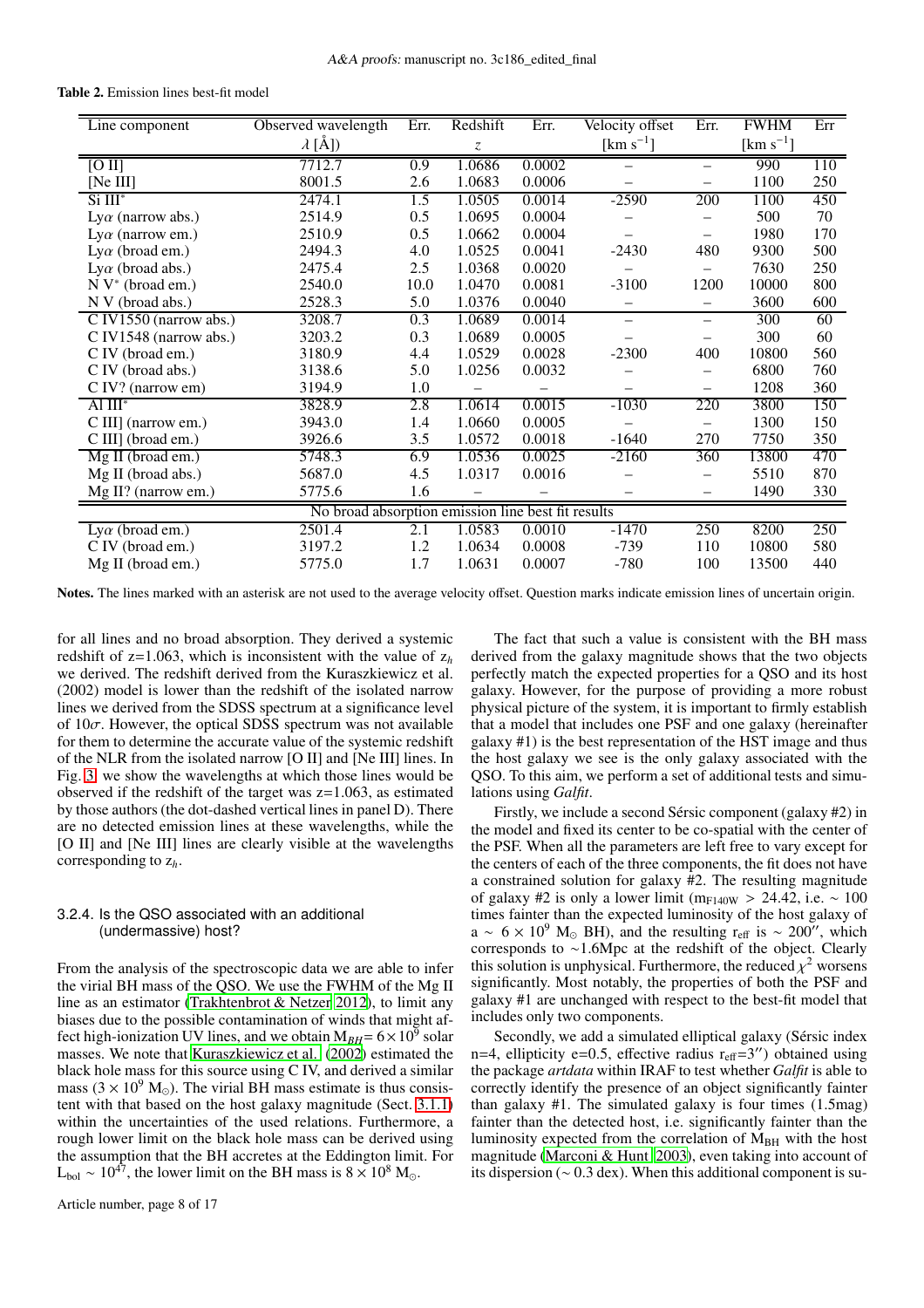

<span id="page-8-1"></span>Fig. 4. Velocity offsets of the broad emission lines as measured with respect to the systemic redshift z*<sup>h</sup>* plotted against the observed wavelength of each line. The light blue points and the red points are for the spectral models without and with broad absorption, respectively. Note that there is only one point representing the C III] line because for semi-forbidden lines broad absorption is not expected.

perimposed onto the PSF, *Galfit* is able to correctly fit the image, with a  $\chi^2$  consistent with that of our best-fit model. Therefore, if such a galaxy were present in the image, *Galfit* would have been able to detect it.

We also simulate a smaller  $(r_{\text{eff}}=1'')$  spheroid with the same magnitude as in the previous simulation, and we superimpose that to the QSO. *Galfit* is again able to fit such a component, but with a larger error on both the effective radius and the Sérsic index. Therefore, even in the case of the lower BH mass estimate that was derived assuming accretion at the Eddington limit, the expected host galaxy would still lie within the range that we could detect with our method, based on the tests performed above.

We conclude that, even if the presence of an under-luminous object cannot be completely excluded, the best model to fit the image includes two components only: one PSF and one elliptical galaxy. Any additional galaxy at the location of the PSF would be significantly under-luminous (possibly by a factor of more than 100, according to our first test) with respect to its expected luminosity, given the BH mass of the QSO. This directly implies that such a scenario is very unlikely.

# <span id="page-8-3"></span>3.3. X-ray *Chandra*-ACIS data

We analyzed archival *Chandra* X-ray observations to evaluate the possibility of a second AGN located at the coordinates corresponding to the isophotal center of the host galaxy. We register the Chandra 0.5-7 keV image to the world coordinate system of the HST WFC3-IR image, using the peaks of the emission in the two images (i.e. the position of the unresolved quasar). In registering the *Chandra* image to the framework of the HST image, we assume that the bright point sources in each image are both associated with the QSO, and that they are co-spatial.



<span id="page-8-2"></span>Fig. 5. Chandra X-ray image of 3C 186. The bright point source at the center of the field of view is the quasar. The region marked with the circle corresponds to the location of the galaxy nucleus, where the upper limit for any additional AGN source was estimated. In this figure North is up and East is left.

We take into account the contributions from the quasar (and the associated PSF of the ACIS-S instrument), the cluster and the background.

We estimate a  $3\sigma$  upper limit  $F_{2-10\text{keV}} < 2.2 \times 10^{-15}$  erg cm<sup>-2</sup> s<sup>-1</sup> for a second AGN, in a circular region with one pixel radius centered at the coordinates corresponding to the host galaxy center (Fig. [5\)](#page-8-2). This value corresponds to a 2-10 keV luminosity  $L_{2-10keV} = 1.3 \times 10^{43}$  erg s<sup>-1</sup> at the redshift of the source. This is ∼100 times lower than the luminosity measured for 3c186  $(L_{2-10\text{keV}} = 1.2 \times 10^{45} \text{ erg s}^{-1})$ . Assuming that any AGN at the center of the host is strongly obscured in the X-rays we can correct its observed X-ray flux for an average factor (Marinucci et al. 2012) of 70, leading to an upper limit of  $L_{2-10keV}^{C-thick} < 9.1 \times 10^{44}$ erg  $s^{-1}$ . We also note that the power needed to photo-ionize the narrow emission lines as estimated from  $L_{[OIII]}$  [\(Hirst et al.](#page-12-31) [2003\)](#page-12-31) is L<sub>2−10keV</sub> =  $7.3 \times 10^{45}$  erg s<sup>-1</sup>, using the relation between these two quantities (Heckman et al. 2005). This implies that if the observed QSO and the galaxy were a chance projection, the presence at the center of the host of an AGN that is powerful enough to photo-ionize the observed narrow lines would be detected at  $> 3\sigma$  level, even if Compton-thick absorption was present, under reasonable assumptions.

# <span id="page-8-0"></span>**4. Discussion**

We presented evidence for both a spatial offset between the nucleus of 3C 186 and its host galaxy, and a velocity shift between the broad and narrow emission lines in its spectrum. In the following we discuss possible interpretations of our results. We first consider scenarios that assume that the velocity offsets are caused by peculiar properties of the central AGN, i.e an extreme disk emitter or a peculiar wind. We then discuss scenarios that can possibly account for both the velocity and spatial offsets displayed by this source. We then outline the reasons why we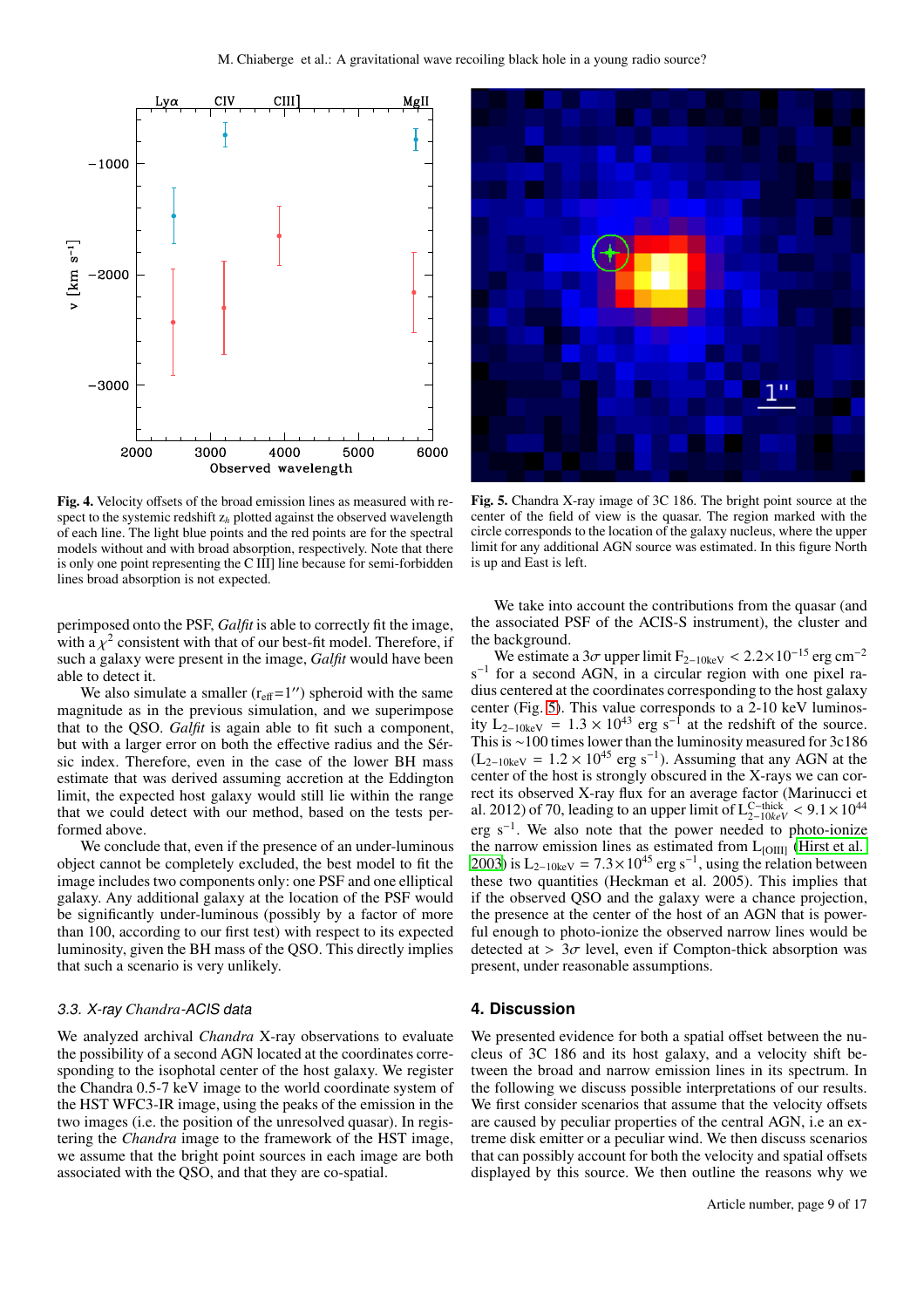believe that the interpretation as a GW recoiling BH is favored when accounting for the overall properties of this object.

## 4.1. An extreme disk emitter

The velocity offsets observed in the spectra of 3C 186 can, in principle, be explained in terms of extreme asymmetries of either the broad line region or the accretion disk. One possibility is that 3C 186 represents an extreme case of an eccentric disk emitter (e.g. [Eracleous et al. 1995\)](#page-12-32). Peculiar line profiles and double-peaked broad low-ionization lines are found in a fraction (∼ 10%) of radio-loud AGNs (e.g. [Eracleous et al. 2003](#page-12-33); [Strateva 2004;](#page-13-20) [Liu et al. 2016\)](#page-12-34). Extreme cases of double-peaked lines in which the blue peak dominates may mimic the features observed in 3C 186.

However, there are a number of problems with such an interpretation:

i) eccentric disk models predict that the apparent velocity shifts observed in low and high ionization lines (e.g. Mg II and C IV, respectively) should be different, since the lowionization lines are produced in the higher density accretion disk (thus originating the double-peaked Balmer lines) while the higher ionization lines are thought to be produced in a low density wind [\(Murray & Chiang 1997;](#page-13-21) [Chen & Halpern 1989](#page-12-35); [Eracleous et al. 2003;](#page-12-33) [Strateva 2004](#page-13-20); [Braibant et al. 2016\)](#page-12-36). In fact, Ly $\alpha$  and C IV are always single-peaked in objects with double-peaked Balmer and Mg II lines (e.g. [Halpern et al. 1996](#page-12-37)). On the other hand, the observations of 3C 186 presented here show that, for this object, all broad lines (of both low and high ionization) are shifted. Furthermore, in the model in which broad absorption is used, all velocity offsets are consistent with the same value;

ii) objects with double-peaked and strongly asymmetric lines are known to show significant variability both in the emission line profile and flux (e.g. [Eracleous et al. 1997](#page-12-38); [Gezari et al.](#page-12-39) [2007;](#page-12-39) [Liu et al. 2016\)](#page-12-34), because of the intrinsic asymmetric structure of the accretion disk and the possible effects of winds. The spectra we use in our analysis were taken nine years apart. The overlap between these two spectra is small, since only the C III] line was observed at both epochs. The HST/FOS data are extremely noisy in the C III] region, and do not add any significant information because a fit would be poorly constrained. However, we checked that the model parameters we use to fit the C III] line in the SDSS spectrum also provide a good representation of the same line in the HST/FOC data. We also note that the continuum emission in the region in which the spectra overlap is also consistent with being stable. While we cannot completely exclude that variability is present, it is striking that all of the broad lines show consistent offsets, considering that the two spectra were taken nine years apart.

# 4.2. A peculiar wind

The specific properties of the broad line offsets in 3C 186 could also be interpreted in the context of a wind scenario. The presence of winds is often used to explain significant blue-shifts characterizing high-ionization lines in the spectra of quasars. Using a large sample of SDSS quasars, [Shen et al. \(2016](#page-13-9)) show that high-ionization broad lines such as C IV are generally more blue-shifted than those of low ionization (such as Mg II). In turn, low-ionization permitted broad lines do not show large velocity offsets with respect to low ionization narrow lines that are best used to derive the systemic redshift of the object (such as e.g.

[O II]). Typical velocity offsets with respect to low ionization narrow lines are of the order of a few tens of km s<sup>-1</sup> for Mg II, with an intrinsic spread of  $\sim 200$  km s<sup>-1</sup>. Therefore, in most cases Mg II can be considered as a good indication of the systemic redshift of the object.

Offsets displayed by C IV with respect to Mg II show strong luminosity dependence. However, such a relation is less strong and the velocity offsets are, on average, smaller for radio-loud QSOs [\(Richards et al. 2011](#page-13-22)). [Shen et al. \(2016](#page-13-9)) show that for bright QSOs, the average blue-shift of C IV is  $\sim 700$  km s<sup>-1</sup>, with a scatter of  $\sim 100$  km s<sup>-1</sup>.

While the properties observed in the spectra of 3C 186 can be qualitatively explained in the framework of a disk-wind model, the offsets we measure are rather atypical, since we have both high (e.g. C IV) and low (Mg II) ionization lines that show similar blue-shifts. Velocity offsets as high as those that we measure in our source are also extremely rare in the general QSO population. This is particularly evident for low ionization lines such as Mg II for which, even using the spectral model that assumes no broad absorption, the derived velocity offset is  $> 3.5\sigma$  higher than those shown by the SDSS QSOs [\(Shen et al. 2016](#page-13-9)).

Based on these considerations, we conclude that a scenario that explains the data with a peculiar disk or disk+wind models cannot be completely ruled out, but is unlikely. Furthermore, we note that, while such a scenario might in principle account for the velocity offsets observed in some (but not all) of the emission lines, it does not explain by itself the spatial offset observed in the image. To explain the properties of the spectrum of 3C 186 in the context of a disk/wind scenario, we would also have to assume that the QSO is disconnected from the galaxy we see in the HST image, and it is in-falling towards that galaxy at a velocity of the order of at least ∼ 1000 km/s, to account for the velocity offset displayed by the Mg II line.

In the following we further discuss this type of scenario, and we outline our favored interpretation for both the spatial and the velocity offsets in the context of a single framework, without assuming any specific intrinsic peculiarity of the QSO.

# <span id="page-9-0"></span>4.3. How do we explain both spatial and velocity offsets?

Four different scenarios may account for both intrinsic velocity and spatial offsets: i) the quasar and the detected galaxy are two unrelated systems located at different redshifts (with the quasar being a foreground object, as the broad lines are blue-shifted); in this case, both objects are AGNs (one produces the broad lines, the other one produces the narrow lines only); ii) same as above, but with the QSO as a background object that is moving towards the detected galaxy; iii) a recoiling (slingshot) BH resulting from the interaction of a double or multiple BH system in the host, in which at least another BH is active to produce the narrow lines (i.e. a dual or multiple AGN); and iv) a GW recoiling black hole.

Regarding the first scenario, the detection of UV absorption lines in the quasar spectrum at a systemic velocity consistent with that of the narrow emission lines directly implies that the QSO cannot be a foreground object. The velocity offset derived using our model that includes broad absorption is significantly  $({\sim}3\sigma)$  larger than the velocity dispersion of the cluster in which the object resides ( $\sigma$  = 780 km/s), as estimated from the properties of the X-ray cluster emission [\(Siemiginowska et al. 2010\)](#page-13-16). The possibility that the QSO is a cluster object in the background that is in-falling towards the detected galaxy (second scenario) is thus unlikely. If we assume that broad absorption should not be used to fit the emission lines (but see Sect. [3.2.2](#page-6-2) for a discussion on why we believe this would not be the best model), then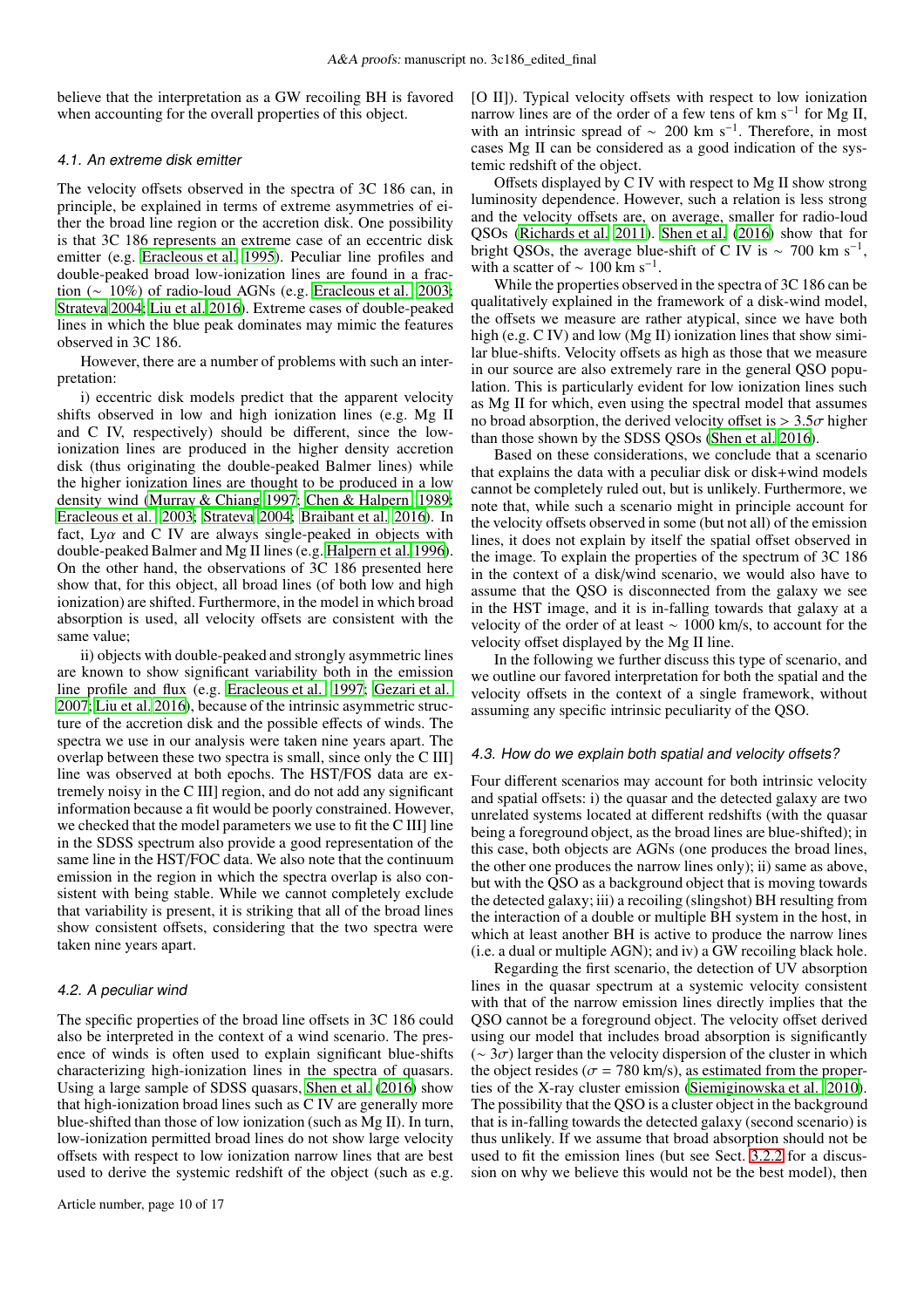the velocity offsets of all resonant lines (i.e. all but C III]) are closer to the cluster velocity dispersion. Therefore, in this scenario, the possibility that the QSO is a background object, which is in-falling towards the galaxy we see in the HST image, cannot be rejected. However, there are still two issues to be explained. Firstly, the lack of a substantial host galaxy of the QSO, which should be significantly undermassive in order to be undetected, as shown in Sect. [3.2.4.](#page-7-0) Secondly, and most importantly in such a scenario, the presence of two AGNs must be assumed, one that produces the broad lines, and one that produces the narrow line system at z*h*. The presence of a Type 2 (hidden) AGN at the center of the detected galaxy could, in principle, explain the narrow line system at z*h*. In this scenario, we would also expect to see a bright set of narrow lines associated with the NRL of the QSO, at a redshift consistent with that of the broad emission lines. These lines are clearly absent from the spectrum (see Fig. [3,](#page-5-0) panel D).

The interpretation of the data in terms of a dual or multiple AGN (third scenario) is also very unlikely considering the power of the ionizing source needed to produce the observed emission from the NLR. This can be estimated from the luminosity of the [O III]5007 line L<sub>[OIII]</sub> = 2.2 × 10<sup>44</sup> erg s<sup>-1</sup> [\(Hirst et al.](#page-12-31) [2003\)](#page-12-31). We derive L<sub>bol</sub> ~ 7.5 × 10<sup>46</sup> erg s<sup>-1</sup>, using appropriate scaling relations (Punsly & Zhang 2011). This is consistent with the luminosity of the quasar  $L_{bol} \sim 10^{47}$  erg s<sup>-1</sup> as measured by [Siemiginowska et al.](#page-13-16) [\(2010\)](#page-13-16), and directly implies that the QSO is sufficient to photo-ionize the observed narrow lines. Given these considerations, we infer that, not only an additional AGN is not required but, based on the analysis of *Chandra* data, we can also rule out the presence of another powerful unobscured or mildly obscured AGN located at the isophotal center of the host. In fact, the upper limit to the X-ray emission of any other accreting BH at the position corresponding to the center of the host is about two orders of magnitude lower than the power needed to photo-ionize the observed narrow emission lines. The presence of a typical heavily obscured (Compton-thick) AGN is also very unlikely. In fact, the  $3\sigma$  upper limit for the X-ray intrinsic luminosity derived in Sect. [3.3](#page-8-3) is a factor of ∼8 lower than the power of the Compton thick AGN needed to photo-ionize the narrow lines.

Furthermore, the presence of additional SMBHs in the system is unnecessary to explain the observations. The BH mass derived using the host galaxy magnitude converted to the (restframe) infrared K-band as an indicator [\(Marconi & Hunt 2003\)](#page-12-27) is  $M_{BH}$  = 3.0 × 10<sup>9</sup> M<sub>o</sub>. The virial mass estimate derived using the FWHM of the Mg II line line [\(Trakhtenbrot & Netzer](#page-13-19) [2012\)](#page-13-19) returns a similar value ( $6 \times 10^9$  M<sub>☉</sub>). Thus, the presence of another BH is not necessary, since the one associated with the QSO has the mass we expect based on the properties of the host in which it resides. In turn, this also implies that if the quasar resided in a host galaxy other than the one detected in the HST image, the host galaxy associated with such a massive BH would be detectable, at least in the model residual image, as shown in Sect. [3.2.4.](#page-7-0)

We note that a dual AGN (or  $AGN +$  inactive BH) scenario is also unlikely because of the observed large velocity offset. Expected velocity offsets for dual AGNs are of the order of 10 to 100 km/s (e.g. Wang & Yuan 2012, Comerford & Greene 2014). Furthermore, the Keplerian velocity for a  $\sim 10^9$  M<sub>☉</sub> BH in a binary system, at a distance of ∼10kpc from the other component would be of the order of a few tens of km s<sup>−</sup><sup>1</sup> , clearly inconsistent with the observations.

Finally, the presence of a single host galaxy also disfavors a pre-merger black hole binary or, even less likely, of a slingshot effect due to a three-body interaction. In this scenario we would expect to observe a galaxy merger still in progress.

We conclude that the most likely explanation is the fourth scenario, which involves a GW recoiling black hole. While we admittedly cannot completely exclude that an ad hoc combination of some (or all) of the above discussed scenarios could conspire to give rise to the observed properties of our object, the GW recoiling BH scenario naturally accounts for both the observed velocity and spatial offsets. Furthermore, it does not require any ad hoc assumptions on the specific properties of host galaxy, BLR and NRL of this quasar. In this scenario, 3C 186 would then be a normal QSO, which simply happened to be ejected from its host galaxy by a well known mechanism that is expected, in some cases, as a result of a BH merger (e.g. [Peres](#page-13-4) [1962;](#page-13-4) [Loeb 2007;](#page-12-15) [Volonteri & Madau 2008\)](#page-13-8).

# 4.4. A GW recoiling black hole

Having explored a number of possible explanations to account for the observed properties of 3C 186, we favor the GW recoiling BH scenario. The SMBH was likely ejected as a result of the gravitational radiation rocket effect, following a major galaxy merger in which the SMBHs at the center of each merging galaxy also merged. The accretion disk and the broad line region remained attached to the recoiling BH. The narrow emission lines are produced at larger distances from the BH with respect to the BLR, in the systemic frame of the host galaxy. This scenario explains the observed velocity offsets between the broad and narrow emission line systems. Furthermore, it also accounts for the observation of the nuclear spatial offset with respect to the isophotal center of the host galaxy.

The measured velocity offset is close to or slightly higher than the escape velocity expected for a massive elliptical galaxy (e.g. [Merritt et al. 2004\)](#page-13-5). High-velocity offsets (v>1000 km/s) are expected to be rare and they are more likely to be observed in combination with large spatial offsets [\(Blecha et al. 2016\)](#page-12-13). In Fig. [6,](#page-11-1) we show a comparison between the velocity and nuclear offsets measured in some of the most interesting GW recoiling BH candidates published so far. We note that one of them (SDSS 0956+5128) displays even larger velocity shifts than 3C 186. However, in this case, the fact that the low-ionization broad permitted lines ( $H\beta$  and Mg II) show significantly different shapes cannot easily be explained in terms of a recoiling BH [\(Steinhardt et al. 2012\)](#page-13-12). 3C 186 is one of the highest velocity objects, but it is also the one object that shows the largest spatial offset.

# 4.4.1. Relevant timescales and effects on the observed radio and optical morphologies

The first important timescale we can derive from the observations is the time since the GW kick was received as the two BHs merged. Given the measured velocity of  $\sim 2100$  km s<sup>-1</sup> and the 1.3" spatial offset, we derive that the time since the BH merger event is ∼ 5Myr, assuming both a constant velocity and that the angle between the direction of motion and the line-of-sight is ∼45deg.

An important property of 3C 186 is that it possesses powerful relativistic jets. The presence of radio jets allows an estimate of the age of the SMBH activity, based on the synchrotron radiative cooling timescale. [Murgia et al.](#page-13-13) [\(1999\)](#page-13-13) estimated a radiative age of  $\sim 10^5$  years for 3C 186. This implies that the radio AGN turned on at a later time with respect to the time of the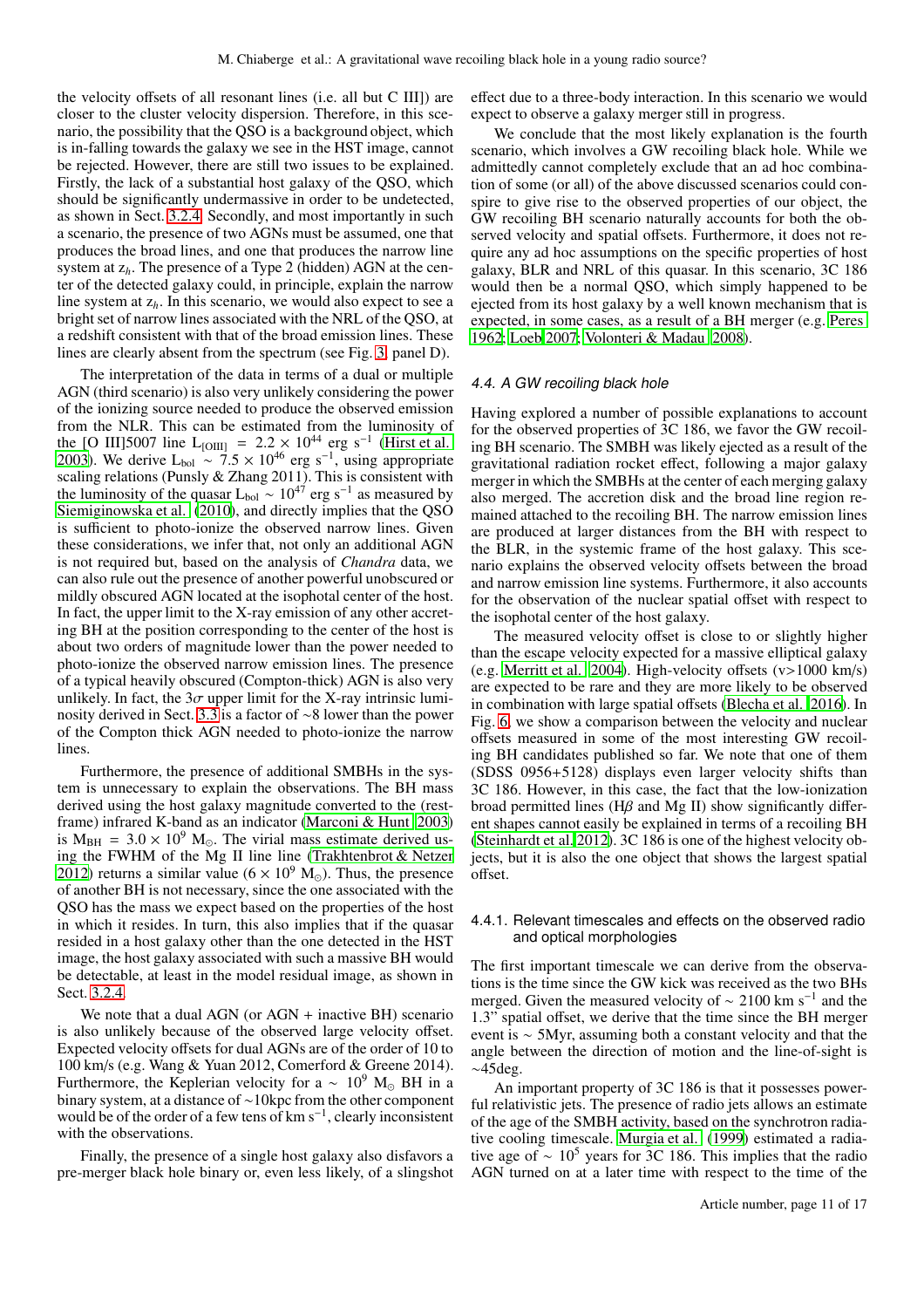

<span id="page-11-1"></span>Fig. 6. Projected spatial offset plotted against broad to narrow emission line velocity offsets (absolute value) in recoiling black hole candidates. The color scale reflects the bolometric power of each object. Blue is used for L<sub>bol</sub> < 10<sup>43</sup> erg s<sup>-1</sup>, yellow for  $10^{43}$  < L<sub>bol</sub> <  $10^{45}$  erg s<sup>-1</sup> and red for  $L_{bol} > 10^{45}$  erg s<sup>-1</sup>. For SDSS1133 the velocity offset is known to vary between 40 km/s and 1890 km/s [\(Koss et al. 2014\)](#page-12-19). In this figure we use the measurement corresponding to the highest velocity.

GW kick. We note that since the radio source is very young we do not expect to see any significant bending in the radio jet as a result of the BH motion. Assuming a projected velocity of the order of that measured from the spectra ( $\sim 2100$  km<sup>-1</sup>), any displacement of the hot-spots with respect to radio core would be less than 0.1". This is consistent with the observed radio morphology, in which the jet appears roughly straight [\(Spencer](#page-13-23) et al. [1991\)](#page-13-23). However, the hot-spots are slightly displaced with respect to the jet direction, displaying an S-shaped morphology. This type of radio morphology is usually interpreted as being due to a jet emitted by a precessing BH [\(Ekers et al. 1978\)](#page-12-40), which is to be expected as a result of a BH merger with misaligned spins and/or uneven BH masses.

We can also estimate the lifetime of an accretion disk attached to a BH kicked at a velocity  $\sim 2100 \text{ km s}^{-1}$ . Using the formula in [Loeb](#page-12-15) [\(2007\)](#page-12-15), and assuming a radiative efficiency of  $\epsilon$  = 0.1 and the luminosity and BH mass estimated for 3C 186, we derive t<sub>disk</sub> ~ 10<sup>8</sup> yr. This is a significantly longer timescale than the time since the GW kick occurred. This implies that the accretion disk can survive until the BH reaches very large distances from the center of the host, thanks to the fact that its lifetime strongly depends on the BH mass.

The host galaxy shows the presence of low surface brightness features in its outer regions, possibly shells or tidal tails that are typical of major galaxy merger remnants, i.e. those in which the two merging galaxies have masses that are equal to within a factor of 3 (Fig. [1,](#page-3-0) bottom-right panel). From a qualitative comparison with simulations (e.g. [Springel et al. 2005](#page-13-24); [Lotz et](#page-12-41) al. [2008\)](#page-12-41), we estimate that the galaxy merger event happened on timescales of about 1Gyr or more, since only one distinct galaxy with a relatively smooth morphology is visible. Furthermore, the

Sérsic index resulting from the fit is consistent with that of relaxed elliptical galaxies.

A quantitative comparison is extremely difficult with the current data because of the complexity of the problem, as well as the low S/N of the image in the outer regions of the host galaxy, which prevents us from disentangling the faint structures in the possible tidal tails. Simulations (e.g. Lotz et al. 2008) show that the expected morphologies at different times since the beginning of the merger are strongly dependent on the initial parameters (i.e. mass, gas content, galaxy morphology). However, it is clear (e.g. Figs. 1 and 2 in Lotz et al. 2008) that for  $t < 1-2Gyr$  the central regions of the merged galaxy are still significantly disturbed. This is not what we observe in the host of 3C 186, where the galaxy can be accurately modeled with a smooth Sérsic component. Thus, the galaxy merger must have occurred more than 1-2 Gyr ago.

It is possible that when the target is observed with higher resolution instruments we may be able to see more details in the innermost kpcs. But since the spatial resolution offered by HST/WFC3 is ∼ 0.8 kpc at the redshift of the source, we believe that significant disturbances would be visible in our data (see, for example, the morphologies of some of the merging 3C radio galaxies presented in Chiaberge et al. 2015).

Finally, we note that in a galaxy merger in which both galaxies possess an SMBH, the timescale for two SMBHs to sink into the center of the merger remnant and form a bound binary is likely at least one order of magnitude shorter than the timescale of 1-2 Gyr (or more) that we roughly estimate for the galaxy merger (e.g. [Begelman et al. 1980](#page-12-0); [Khan et al. 2012](#page-12-6)). This implies that if we assumed that the two BHs in the 3C 186 merging system have not merged yet, and that what we are observing is a SMBH binary system, the observed large velocity offsets would be inconsistent with the small velocities expected for a BH binary (see Sect. [4.3\)](#page-9-0).

## <span id="page-11-0"></span>**5. Conclusions**

Irrespective of the specific interpretation of the results, 3C 186 is an extremely interesting and unique object. We measure a spatial offset of 1.3 ′′ between the QSO point source and the isophotal center of the host galaxy. This corresponds to a projected distance of ∼ 11kpc at the redshift of the source. The broad emission lines show significant velocity offsets (v $\sim 2100 \text{ km s}^{-1}$ ) with respect to the systemic redshift of the host galaxy as derived from the narrow emission and absorption line system. We showed that the most plausible explanation for both the nuclear spatial offset seen in the HST/WFC3-IR image and in the spectra is in terms of a gravitational wave recoiling black hole scenario, although the explanation in terms of a peculiar background QSO associated with an undermassive host galaxy and/or characterized by peculiar winds cannot be completely excluded. Based on the morphology of the host, we estimate that a major merger between two galaxies both containing an SMBH occurred roughly 1 − 2 Gyr ago. When the BH-BH merger occurred, probably  $\sim$  5  $\times$  10<sup>6</sup> years ago based on both the observed velocity and spatial offsets, the anisotropic emission of gravitational waves generated a kick that ejected the merged SMBH from the central region of the merged host galaxy. The AGN accretion disk remained attached to the BH, thus causing the observed velocity offsets of the broad emission lines with respect to the NLR. Spectral aging arguments show that the radio-loud AGN turned on more recently, ∼ 10<sup>5</sup> years ago [\(Murgia et al. 1999](#page-13-13)). Theoretical considerations [\(Loeb 2007\)](#page-12-15) have been made that indi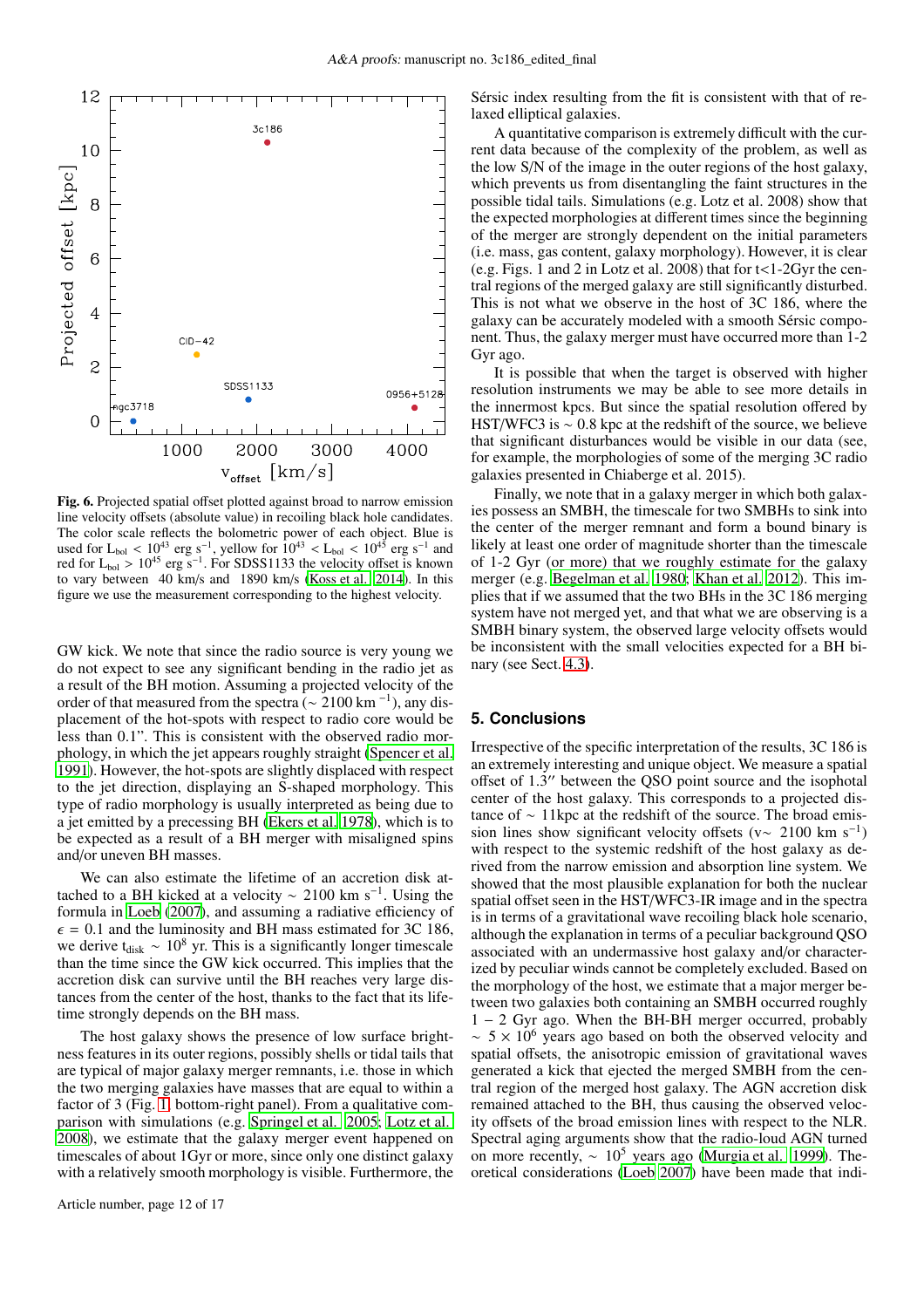cate that the accretion disk can survive in such a condition for a timescale of as long as  $\sim 10^8$  years.

3C 186 is a perfect laboratory to study all of the effects associated with galaxy and BH mergers, the timescales involved in these processes, and the production of gravitational waves. The fact that this object is radio-loud is extremely interesting. On the one hand, some of the best models to explain the production of relativistic jets require the presence of a rapidly spinning BH (e.g. [Blandford & Znajek 1977;](#page-12-42) [McKinney et al.](#page-13-25) [2012;](#page-13-25) [Ghisellini et al. 2014](#page-12-43)). On the other hand, there is growing evidence that RLAGNs are closely linked to major galaxy and BH mergers [\(Wilson & Colbert 1995;](#page-13-26) [Ivison et al. 2012](#page-12-44); [Ramos Almeida et al. 2013;](#page-13-27) [Chiaberge et al. 2015](#page-12-45)). Interestingly, one possible way to spin-up the black hole is via a BH-BH merger with specific spin configurations (e.g. [Schnittman](#page-13-3) [2013;](#page-13-3) [Hemberger et al. 2013\)](#page-12-46). Therefore, it is not surprising that we are able to observe a GW recoiling SMBH associated with a radio-loud AGN.

A number of future studies of 3C 186 should be performed to further investigate the properties of this intriguing source and test the proposed GW recoiling black hole scenario. Deeper HST images will allow us to both completely rule out the presence of an under-massive host galaxy around the QSO, and to better study the properties of the galaxy merger remnant. This should include color information, to determine the age of the stellar populations at different locations in the host galaxy, and set constraints on the galaxy merger timescales. Spectroscopy at UV and optical wavelengths will enable the monitoring of the spectral features we observed, which is crucial to determine whether these are transient or permanent phenomena. High-resolution spectroscopy with high S/N will also enable a more accurate measurement of the line offsets. Observing the spectral region of the  $H\beta$  emission line would provide a cleaner picture of the low-ionization BLR, since such a line is significantly less contaminated by other spectral features with respect to the Mg II UV line and the other lines presented here. If the GW recoiling BH scenario holds, we expect the broad  $H\beta$  line to show a velocity offset consistent with those measured in the lines presented in this paper (i.e.  $\sim 2000$ ) km/s). IFU data taken with an 8m-class telescope and adaptive optics will enable us to identify the spatial location of the NLR, and to observe the expected decoupling of the BLR and NLR.

Furthermore, ALMA observations will enable the study of the kinematics of the molecular gas in the vicinity of the recoiling BH and at the center of the host galaxy. Future X-ray observations with space-based X-ray high-resolution spectrographs, such as the one that will be on board the planned ESA X-ray telescope Athena, will allow direct measurements of (or put stringent limits on) the BH spin in this source. Numerical modeling will also be extremely important to better understand important issues, from the triggering mechanisms of radio loud AGNs to their connection with merging BHs.

Finally, if the GW recoiling BH scenario is correct, these results are clearly also relevant for gravitational wave studies. GWs from ∼30 M<sup>⊙</sup> merging BHs were recently detected by LIGO (Abbott et al. 2016) and pulsar timing experiments (EPTA, PPTA, and SKA in the future) will in the future be able to detect GWs of the frequency expected from mergers of BHs with masses similar to that of 3C 186 (Moore et al. 2015, Babak et al. 2016, Madison et al. 2016).

*Acknowledgements.* The authors thank Julian Krolik, Tim Heckman, Marta Volonteri and Ski Antonucci for providing insightful comments. J.P.K. and B.H. acknowledge support from HST-GO-13023.005-A. We thank the anonymous referee for their comments that helped to improve the paper. This work is based on observations made with the NASA/ESA HST, obtained from the Data Archive at the Space Telescope Science Institute, which is operated by the Association of Universities for Research in Astronomy, Inc., under NASA contract NAS 5- 26555. This research has made use of the NASA/IPAC Extragalactic Database (NED) which is operated by the Jet Propulsion Laboratory, California Institute of Technology, under contract with the National Aeronautics and Space Administration.

#### **References**

- Abbott B. P., Abbott R., Abbott T. D. et al 2016 PhRvL116 061102
- Anderson, J., et al. 2015, Space Telescope Science Institute Instrument Science Report WFC3-ISR 2015-08
- Babak, S., Petiteau, A., Sesana, A., et al. 2016, MNRAS, 455, 1665
- <span id="page-12-20"></span>Batcheldor, D., Robinson, A., Axon, D. J., Perlman, E. S., Merritt, D., 2010, ApJ, 717, 6
- <span id="page-12-8"></span>Bekenstein, J.D., 1973, ApJ, 183, 657
- <span id="page-12-0"></span>Begelman, M. C., Blandford, R. D., & Rees, M. J. 1980, Nature, 287, 307
- <span id="page-12-2"></span>Bianchi, S., Chiaberge, M., Piconcelli, E., Guainazzi, M., & Matt, G. 2008, MN-RAS, 386, 105
- <span id="page-12-42"></span>Blandford, R. D., & Znajek, R. L. 1977, MNRAS, 179, 433
- <span id="page-12-12"></span>Blecha, L., Cox, T. J., Loeb, A., Hernquist, L., 2011, MNRAS, 412, 2154
- <span id="page-12-13"></span>Blecha, Laura, et al., 2016 MNRAS, 456, 961
- <span id="page-12-7"></span>Bortolas, E., Gualandris, A., Dotti, M., Spera, M., & Mapelli, M. 2016, MNRAS, 461, 1023
- <span id="page-12-36"></span>Braibant, L., Hutsemékers, D., Sluse, D., & Anguita, T. 2016, A&A, 592, A23
- <span id="page-12-14"></span>Brügmann, B., González, J. A., Hannam, M., Husa, S., & Sperhake, U. 2008, Phys. Rev. D, 77, 124047
- <span id="page-12-11"></span>Campanelli, M., Lousto, C. O., Zlochower, Y., Merritt, D., 2007, PhsRevLett., 98, 231102
- <span id="page-12-35"></span>Chen, K., & Halpern, J. P. 1989, ApJ, 344, 115
- <span id="page-12-45"></span>Chiaberge, M., Gilli, R., Lotz, J., Norman, C., 2015, ApJ, 806, 147
- <span id="page-12-16"></span>Civano, F., et al. 2010, ApJ, 717, 209
- <span id="page-12-17"></span>Civano, F., Elvis, M., Brusa, M., et al. 2012, ApJS, 201, 30
- <span id="page-12-18"></span>Comerford, J. M., et al. 2009, ApJ, 702, 82 Comerford, J. M., & Greene, J. E., 2014, ApJ, 789, 112
- <span id="page-12-4"></span>Comerford, J. M., Pooley, D., Barrows, R. S., et al. 2015, ApJ, 806, 219
- <span id="page-12-47"></span>Cushing, M. C., Vacca, W. D., & Rayner, J. T. 2004, PASP, 116, 362
- <span id="page-12-3"></span>Deane, R. P., Paragi, Z., Jarvis, M. J., et al. 2014, Nature, 511, 57
- <span id="page-12-29"></span>Ebrero, J., Kriss, G. A., Kaastra, J. S., & Ely, J. C. 2016, A&A, 586, A72
- <span id="page-12-40"></span>Ekers, R. D., Fanti, R., Lari, C., & Parma, P. 1978, Nature, 276, 588
- <span id="page-12-32"></span>Eracleous, M., Livio, M., Halpern, J. P., & Storchi-Bergmann, T. 1995, ApJ, 438, 610
- <span id="page-12-38"></span>Eracleous, M., Halpern, J. P., M. Gilbert, A., Newman, J. A., & Filippenko, A. V., 1997, ApJ, 490, 216
- <span id="page-12-33"></span>Eracleous, M., Halpern, J.P., 2003, ApJ 599, 886
- <span id="page-12-22"></span>Eracleous, M., Boroson, T. A., Halpern, J. P., 2012, ApJS, 201, 23
- <span id="page-12-24"></span>Fanti, C., Fanti, R., Parma, P., Schilizzi, R. T., van Breugel, W. J. M., 1985, A&A, 143, 292
- Fruchter, A. S., et al. 2012, in American Astronomical Society Meeting Abstracts 219, #145.15
- <span id="page-12-39"></span>Gezari, S., Halpern, J. P., & Eracleous, M., 2007, ApJS, 169, 167
- <span id="page-12-43"></span>Ghisellini, G., Tavecchio, F., Maraschi, L., Celotti, A., & Sbarrato, T. 2014, Nature, 515, 376
- <span id="page-12-37"></span>Halpern, J. P., Eracleous, M., Filippenko, A. V., & Chen, K. 1996, ApJ, 464, 704 Heckman, T. M., et al. 2005 ApJ 634, 161
- <span id="page-12-46"></span>Hemberger, D. A., Lovelace, G., Loredo, T. J., et al. 2013, Phys. Rev. D, 88, 064014
- <span id="page-12-25"></span>Hewett, P.C., Wild, V., 2010, MNRAS, 405, 2302
- <span id="page-12-26"></span>Hilbert, B., Chiaberge, M., Kotyla, J. P., et al. 2016, ApJS, 225, 12
- <span id="page-12-31"></span>Hirst, Paul, Jackson, Neal, Rawlings, Steve, 2003, MNRAS, 346, 1009
- <span id="page-12-44"></span>Ivison, R.J., et al. 2012, MNRAS 425, 1320
- <span id="page-12-28"></span>Kaastra, J., et al. 2014, Science, 345, 64
- <span id="page-12-5"></span>Khan, F. M., Just, A., & Merritt, D. 2011, ApJ, 732, 89
- <span id="page-12-6"></span>Khan, F. M., Preto, M., Berczik, P., et al. 2012, ApJ, 749, 147
- <span id="page-12-23"></span>Kim, D.-C., Evans, A. S., Stierwalt, S., & Privon, G. C. 2016, ApJ, 824, 122
- <span id="page-12-1"></span>Komossa, S., Burwitz, V., Hasinger, G., et al. 2003, ApJ, 582, L15
- <span id="page-12-10"></span>Komossa, S. 2012, Advances in Astronomy, 2012, 364973
- <span id="page-12-19"></span>Koss, M., et al. 2014, MNRAS, 445, 515
- Krist, J.E., Hook, R.N., Stoehr, F. 2011, SPIE, 8127, 81270J
- <span id="page-12-30"></span>Kuraszkiewicz, J. K., Green, P. J., Forster, K., et al. 2002, ApJS, 143, 257
- <span id="page-12-21"></span>Lena D., et al. 2014, ApJ, 795, 146
- <span id="page-12-34"></span>Liu, J., Eracleous, M., & Halpern, J. P. 2016, ApJ, 817, 42
- <span id="page-12-15"></span>Loeb, A. 2007, Physical Review Letters, 99, 041103
- <span id="page-12-41"></span>Lotz, J. M., Jonsson, P., Cox, T. J., & Primack, J. R. 2008, MNRAS, 391, 1137 Madau, P., Quataert, E., ApJL, 606, 17
- <span id="page-12-9"></span>Madison, D. R., Zhu, X.-J., Hobbs, G., et al., 2016, MNRAS 455, 3662
- Marinucci, A., et al. 2012, MNRAS, 423, 6
- <span id="page-12-27"></span>Marconi, A., Hunt, L. K., 2003, ApJ, 589, 21

Article number, page 13 of 17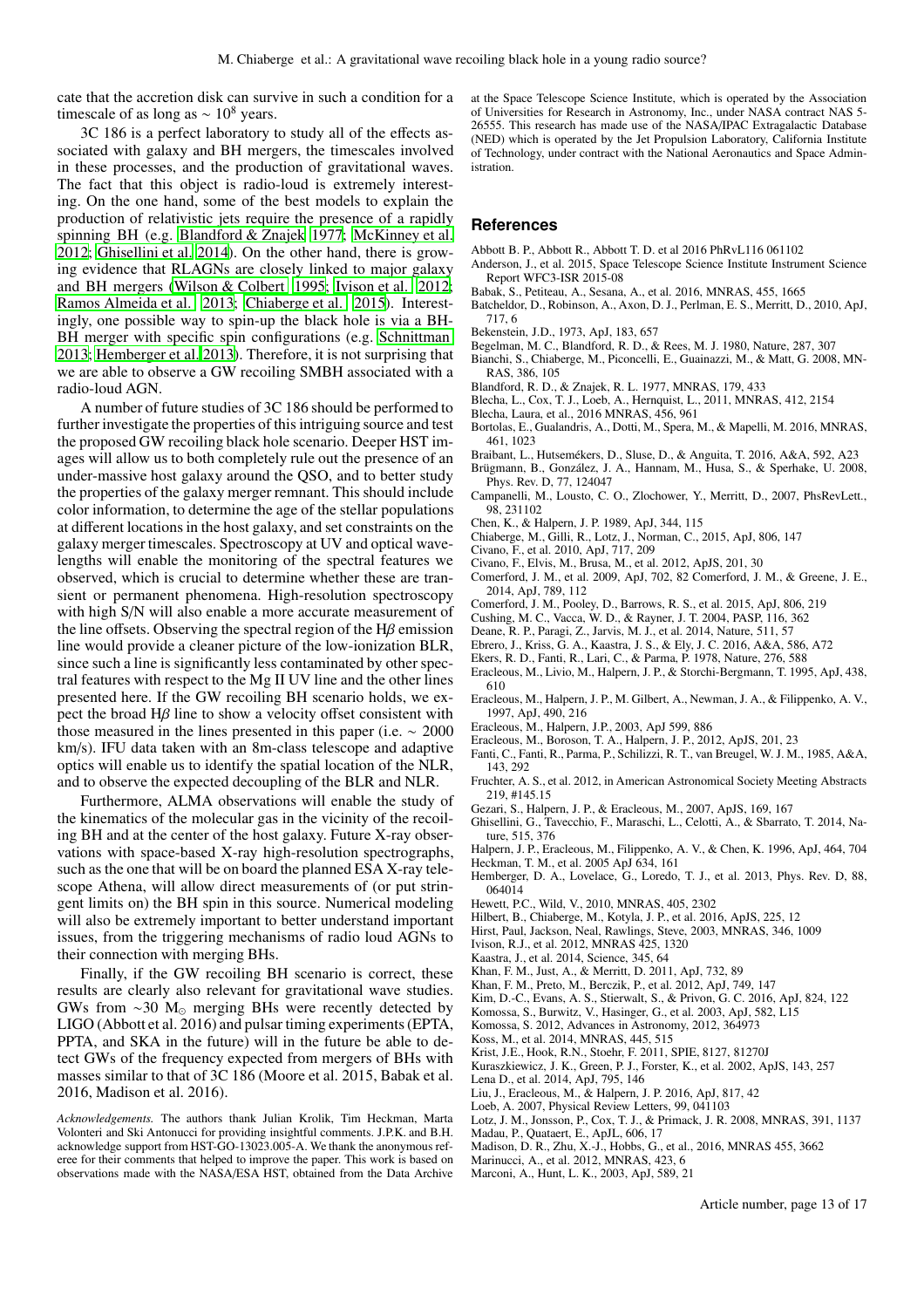<span id="page-13-11"></span>Markakis et al. 2015, A&A, 580, 11

- <span id="page-13-25"></span>McKinney, J. C., Tchekhovskoy, A., & Blandford, R. D. 2012, MNRAS, 423, 3083
- <span id="page-13-5"></span>Merritt, D., Milosavljevic, M. Favata, M., Hughes, S. A. Holz, D. E., 2004, ApJ, ´ 607, 9
- <span id="page-13-1"></span>Milosavljevic, M., & Merritt, D. 2003, ApJ, 596, 860 ´
- <span id="page-13-7"></span>Moore, C.J., Cole, R. H., Berry, C. P., 2015, Classical and Quantum Gravity, 32, 015014
- <span id="page-13-13"></span>Murgia, M., et al. 1999, A&A, 345, 769
- <span id="page-13-21"></span>Murray, N., & Chiang, J. 1997, ApJ, 474, 91
- <span id="page-13-10"></span>Novak, M., Smolčić, V., Civano, F., et al. 2015, MNRAS, 447, 1282
- <span id="page-13-14"></span>O' Dea, C. P., 1998, PASP, 110, 493
- Peng, C. Y., et al. 2010, AJ, 139, 2097
- <span id="page-13-4"></span>Peres, A., 1962, Phys. Rev. 128, 2471
- <span id="page-13-2"></span>Preto, M., Berentzen, I., Berczik, P., & Spurzem, R. 2011, ApJ, 732, L26
- Punsly, Brian; Zhang, Shaohua, 2011, MNRAS, 412, 123
- <span id="page-13-27"></span>Ramos Almeida, C., et al. 2013, MNRAS, 436, 997
- <span id="page-13-22"></span>Richards, G. T., Kruczek, N. E., Gallagher, S. C., et al. 2011, AJ, 141, 167
- <span id="page-13-28"></span>Riffel, R., Rodríguez-Ardila, A., & Pastoriza, M. G. 2006, A&A, 457, 61
- <span id="page-13-3"></span>Schnittman, J. D. 2013, Classical and Quantum Gravity, 30, 244007
- Sérsic, J.L. 1963, Boletin de la Asociacion Argentina de Astronomia, 6, 41
- <span id="page-13-6"></span>Sesana, A., & Vecchio, A. 2010, Classical and Quantum Gravity, 27, 084016
- <span id="page-13-9"></span>Shen, Y., Brandt, W. N., Denney, K. D., et al. 2016, [arXiv:1602.03894](http://arxiv.org/abs/1602.03894)
- <span id="page-13-15"></span>Siemiginowska, A., et al. 2005, ApJ, 632, 110
- <span id="page-13-16"></span>Siemiginowska, A., et al. 2010, ApJ, 722, 102
- <span id="page-13-23"></span>Spencer, R. E., Schilizzi, R. T., Fanti, C., et al. 1991, MNRAS, 250, 225
- <span id="page-13-24"></span>Springel, V., Di Matteo, T., Hernquist, L., 2005, ApJ, 620, 79
- <span id="page-13-12"></span>Steinhardt, C.L., et al. 2012, ApJ, 759, 24
- 
- <span id="page-13-17"></span>Stott, J. P., Collins, C. A., Burke, C., Hamilton-Morris, V., & Smith, G. P. 2011, MNRAS, 414, 445
- <span id="page-13-20"></span>Strateva, I. V. 2004, Ph.D. Thesis, 4989
- <span id="page-13-0"></span>Tadhunter, C. 2016, A&ARv, 24, 10
- <span id="page-13-19"></span>Trakhtenbrot, B., & Netzer, H. 2012, MNRAS, 427, 3081
- Vanden Berk, D.E., et al. 2001, AJ, 122, 549
- <span id="page-13-18"></span>Vestergaard, M., & Wilkes, B. J. 2001, ApJS, 134, 1
- <span id="page-13-8"></span>Volonteri, M. & Madau, P. 2008, ApJ 687, 57
- Wang, X.-W., & Yuan, Y.-F. 2012, MNRAS, 427, L1
- <span id="page-13-26"></span>Wilson, A. S., & Colbert, E. J. M. 1995, ApJ, 438, 62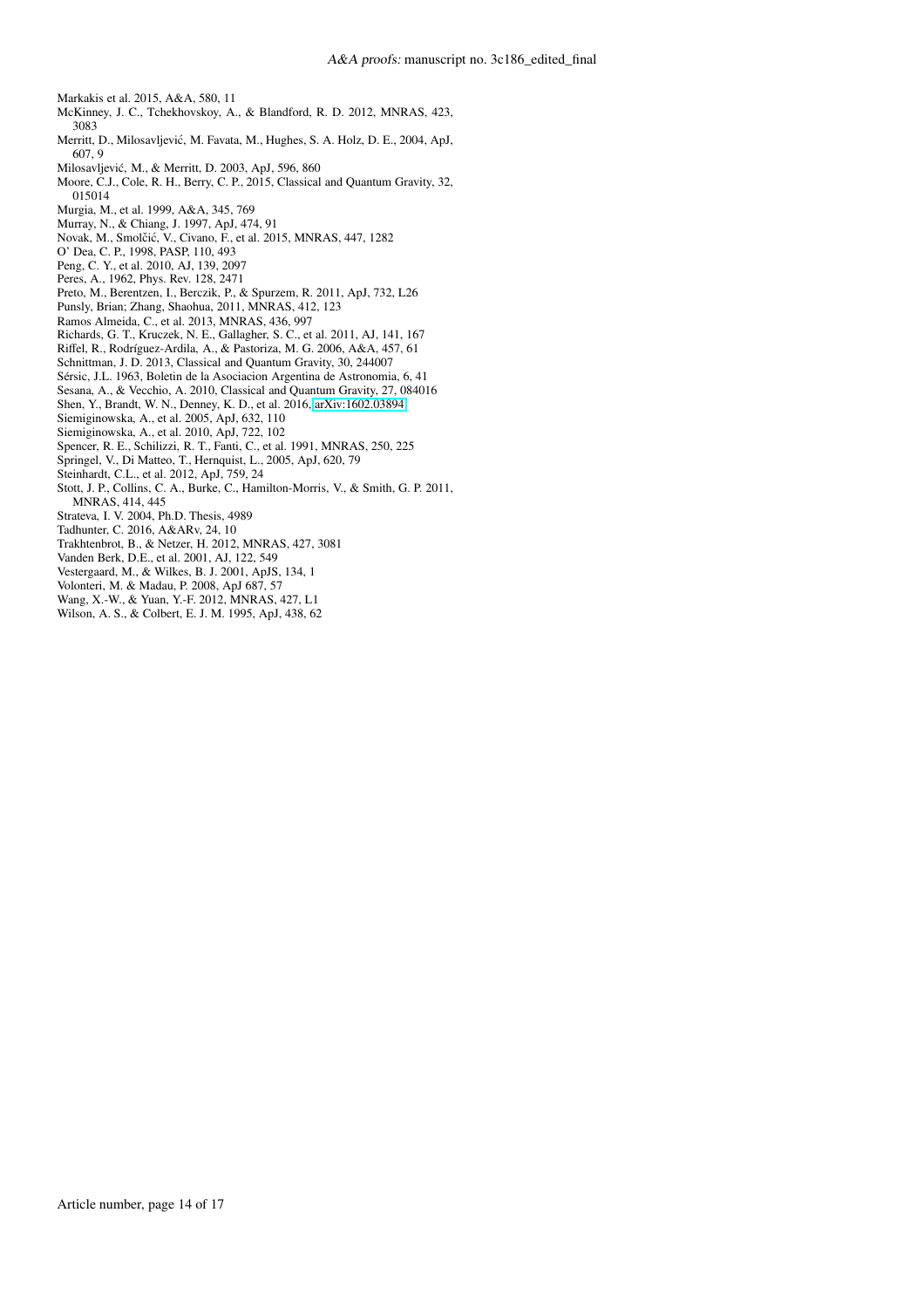

<span id="page-14-1"></span>Fig. A.1. Palomar TripleSpec spectrum (order 6). Wavelengths are in the observer's frame. The [O III]5007,4959 doublet is shown. The vertical dashed lines indicate the wavelengths of these two lines corresponding to the systemic redshift  $z_h = 1.0685$ .

# <span id="page-14-0"></span>**Appendix A: Palomar TripleSpec data: preliminary results**

## Appendix A.1: The data

We obtained a spectrum of 3C 186 with the Palomar 200" Telescope and TripleSpec in the J, H and K near-IR bands. The spectrograph sensitivity curve extends from  $\sim 1.0$  to 2.4  $\mu$ m, and the spectral resolution varies between 2500 and 2700, depending on the wavelength. The data were taken on December 10-12, 2016. Here we present data from the first part of the observation, and we focus on the J- and K-band spectra, which include information relevant to this paper. The full dataset will be presented in a forthcoming paper. The exposure time was 245 minutes,using an A-B-B-A sequence. Calibration data were also taken during the same nights, including flats, darks and calibration stars for telluric subtraction and flux calibration. The spectrum was reduced and calibrated using SpexTool [\(Cushing et al. 2004\)](#page-12-47). Telluric absorption bands cover spectral regions that, at the redshift of the source, include both  $H\alpha$  and  $H\beta$ . Therefore, the major broad emission lines that fall in the near-IR, as accessible from ground-based telescopes, are He I 10830 and Paschen  $\gamma$  (see e.g. Riff[el et al. 2006\)](#page-13-28). Paschen  $\delta$  is also detected, but it is significantly fainter and falls in a noisier region of the spectrum. These lines all fall in order 3 of the spectrum, which corresponds to a spectral region between  $\sim$  1.9 and 2.4  $\mu$ m. Order 6 of the spectrum includes the [O III]5007,4959 doublet.

## Appendix A.2: Results

The relevant segments of the Palomar TripleSpec spectrum are shown in Figs. [A.1](#page-14-1) and [A.2.](#page-14-2) In Fig. [A.1](#page-14-1) we show the spectral region around the [O III]5007,4959 doublet. The dashed vertical lines show the wavelengths of these two emission lines corresponding to the systemic redshift  $z_h$  = 1.0685. It is clear that both lines are centered at  $z_h$ , in agreement with the [O II] and [Ne III] lines detected in the SDSS spectrum (see Sect. [3.2.2\)](#page-6-2). Fitting this region is rather complex because of the presence of



<span id="page-14-2"></span>Fig. A.2. Palomar TripleSpec spectrum (order 3). Wavelengths are in the observer's frame. Relevant lines are labeled at the top of the panel. The vertical dashed lines indicate the wavelengths of the lines corresponding to the systemic redshift  $z_h = 1.0685$ . The best fit is the red line. Each component of the model is shown separately, added to the continuum power law, for clarity. The emission components are shown in cyan and blue for He I and Pa  $\gamma$ , respectively. The absorption component is plotted in green. Model residuals are shown in the bottom panel.

the red side of the broad  $H\beta$  line, visible as a rising component blue-ward of the [O III]4959 line. Unfortunately, atmospheric absorption combined with the reduced sensitivity of the spectrograph at  $\lambda$  < 1 $\mu$ m do not allow accurate modeling of the H $\beta$ line, thus both the peak wavelength and width are unconstrained. However, the central wavelengths of the [OIII] emission lines can be accurately measured. In Fig. [A.2](#page-14-2) we show the spectral region of the He I line. The line is blended with Paschen  $γ$ . The Paschen  $\delta$  line is also detected, but it is significantly fainter. The shape of the strongest line (He I) is similar to that of the UV broad resonant lines (i.e. the blue side of the line shows a concave profile).

We model the lines using the same technique as described in Sect. [3.2.1.](#page-3-1) In Table [A.1](#page-16-0) we report the results of the best fit. In model A, we adopt a set of narrow and broad emission lines with one broad absorption component for He I, in analogy with the UV broad resonant lines and to better reproduce the concave line profile. He I and Paschen  $\gamma$  are offset by ~ 2200 km/s with respect to the systemic redshift. The Paschen  $\delta$  line shows a smaller offset (i.e. 1050 km/s). However, the signal-to-noise for this line is significantly lower because of the presence of the strong carbon dioxide absorption features at ~2.06 μm. Furthermore, for such a line we do not include a broad absorption component. In model B we fit the He I complex without including a broad absorption component. Significant offsets are still present (∼ 1500 km/s). However, the quality of the fit is significantly lower and the errors are larger. We compared the  $\chi^2$  derived for each model and we obtain that the model with broad absorption better represents the data with a high level of statistical significance ( $\overline{P}$  < 0.001). We note that He I also shows a narrow emission component that is offset by ∼ 200 km/s, again in agreement with the narrow components observed in the UV resonant lines (see Tab. [2\)](#page-7-1).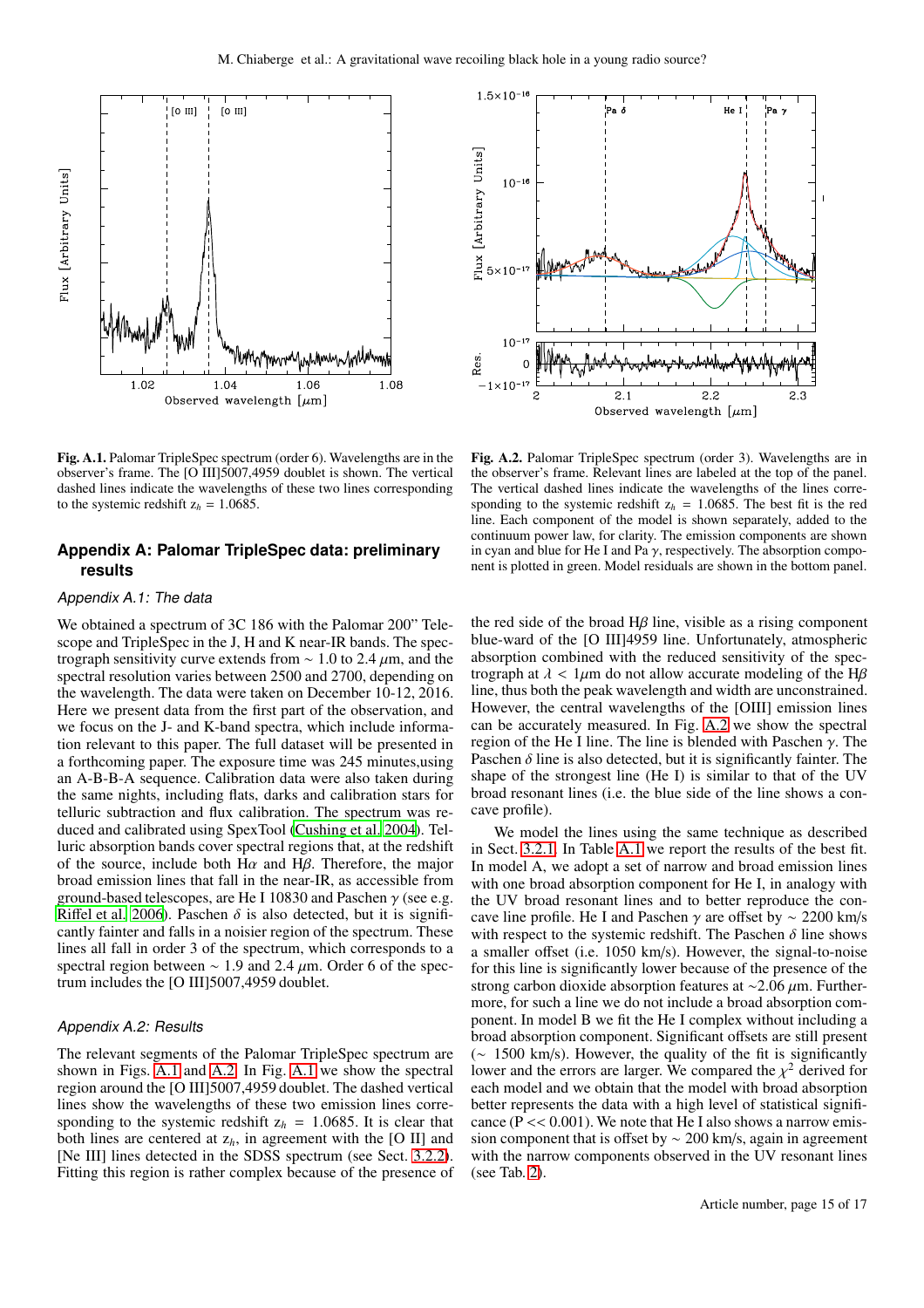We conclude that these preliminary results support the presence of significant velocity offsets, in quantitative agreement with those derived for the UV emission lines in Sect. [3.2.2.](#page-6-2)